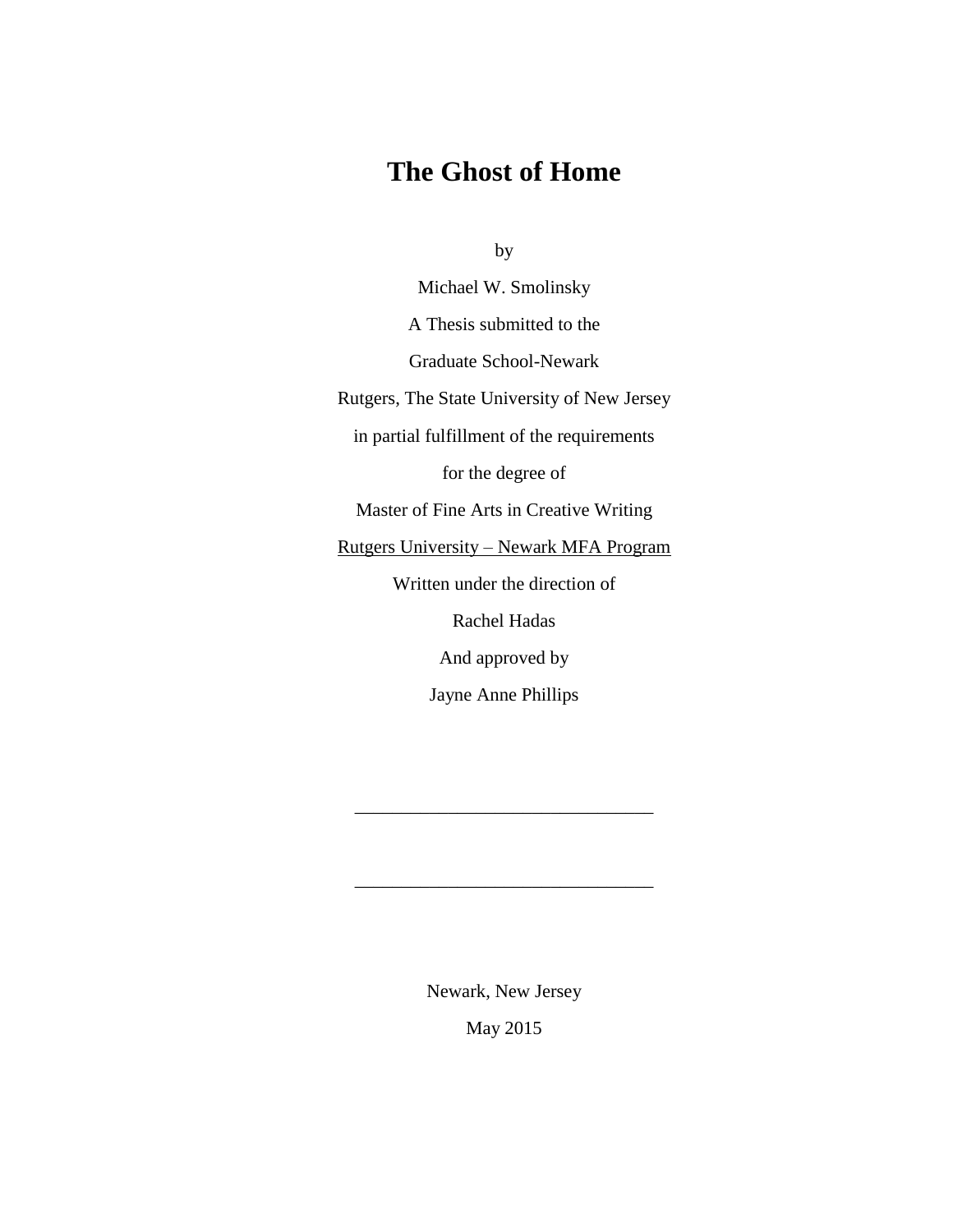For William Smolinsky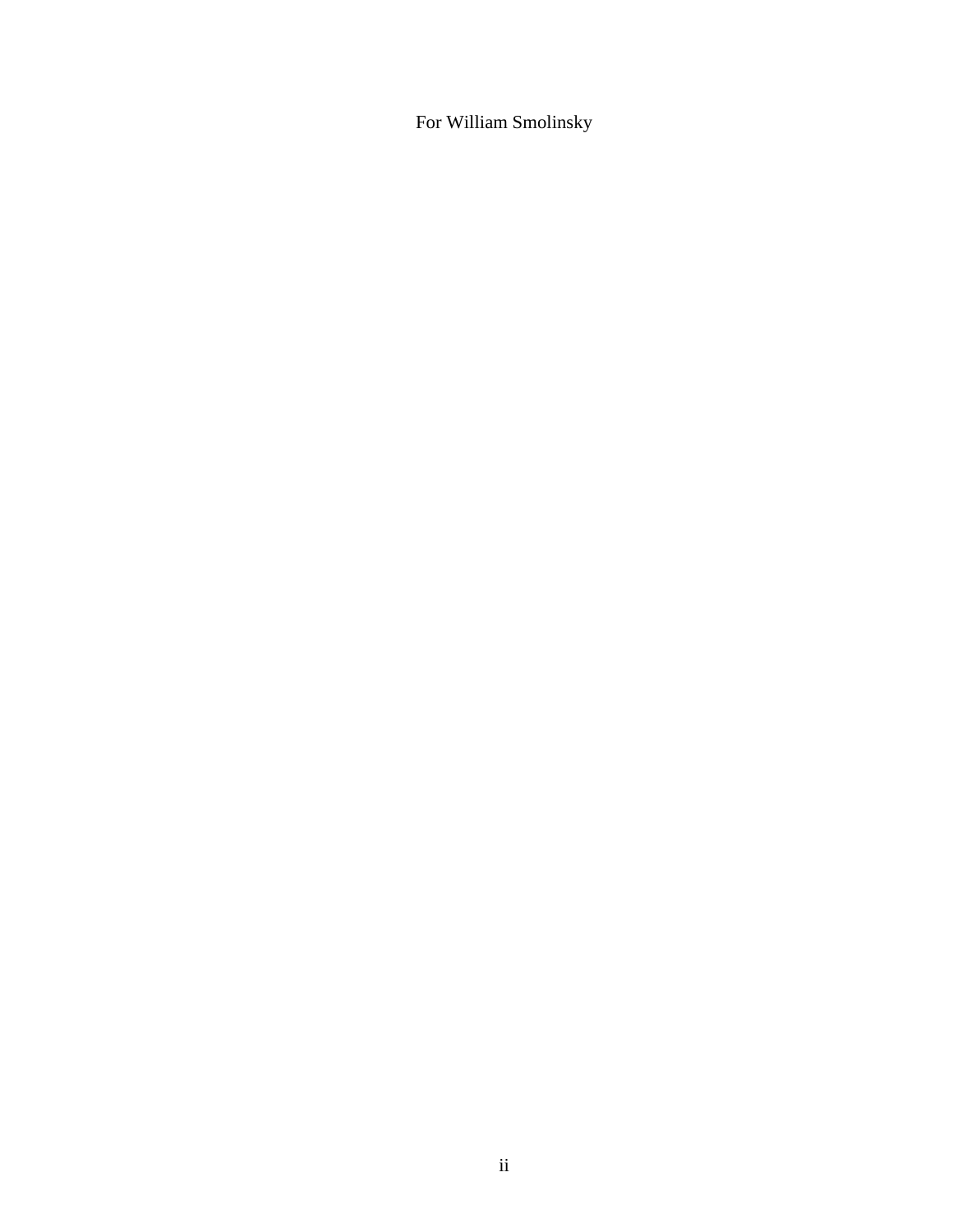#### ACKNOWLEDGEMENTS

I would like to thank my thesis advisor, Professor Rachel Hadas, for her encouragement, mentorship, and ear; and Professor Rigoberto Gonzalez, for his insightful commentary and instruction. Victoria Pell Smolinsky, Darrach Dolan, and Jerry Harp were excellent and supportive readers. Steve Krantz helped me find the faith to leap. Lastly, my fellow poets in the Rutgers-Newark MFA program taught me how to put my ego aside, at least for the duration of a workshop, and focus on what matters.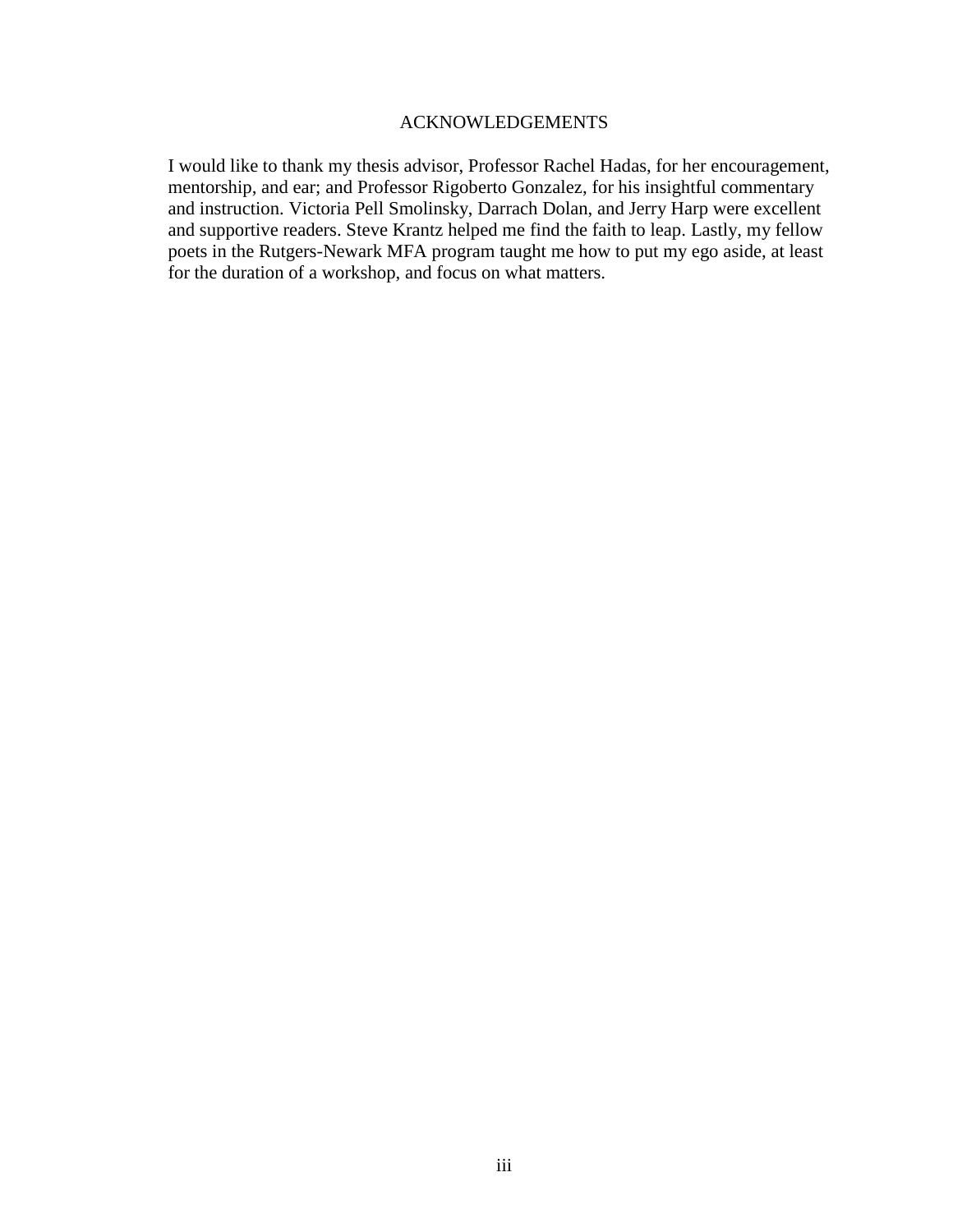# TABLE OF CONTENTS

| <b>Crossing State Lines</b>                       | $\mathbf{1}$     |
|---------------------------------------------------|------------------|
| Sunrise, Early Frost                              | $\boldsymbol{2}$ |
| My Private Things                                 | 3                |
| Gutting It                                        | $\overline{4}$   |
| <b>Buggy Summers in Finite Number</b>             | 6                |
| Lawnguyland                                       | 8                |
| Sinker                                            | 9                |
| <b>Surfing Alone</b>                              | 10               |
| Lee's Hands                                       | 11               |
| Driving Cross-Country With Rose-Tinted Windows    | 12               |
| What the Sky Wants                                | 14               |
| <b>Finding November Again</b>                     | 15               |
| To My Little Brother at a Zen Monastery           | 17               |
| To a Young Man by an Ancient Pine                 | 18               |
| Memories of Late Adolescence, Iowa                | 20               |
| Intro to Semiotics                                | 21               |
| Endnotes to an Unfinished Dissertation            | 22               |
| Do Abandoned Apple Trees Still Bear Edible Fruit? | 23               |
| Hauntology                                        | 24               |
| Surveillance                                      | 26               |
| What You Have to Swallow                          | 27               |
| Aubade: Summer, Avenue B                          | 29               |
| Our Lease Isn't Up Yet                            | 30               |
| February                                          | 31               |
| Unlocks the Sky                                   | 32               |
| <b>Class Cognition</b>                            | 33               |
| Self-Portrait as Memorex                          | 35               |
| <b>Sensible Shoes</b>                             | 36               |
| <b>Hours Poetica</b>                              | 37               |
| <b>Instructions for Morning</b>                   | 38               |
| Come Fall the Embers Bloom                        | 39               |
| The Small Pyre You Lit                            | 40               |
| Some Dented Wheel                                 | 41               |
| <b>Notes</b>                                      | 43               |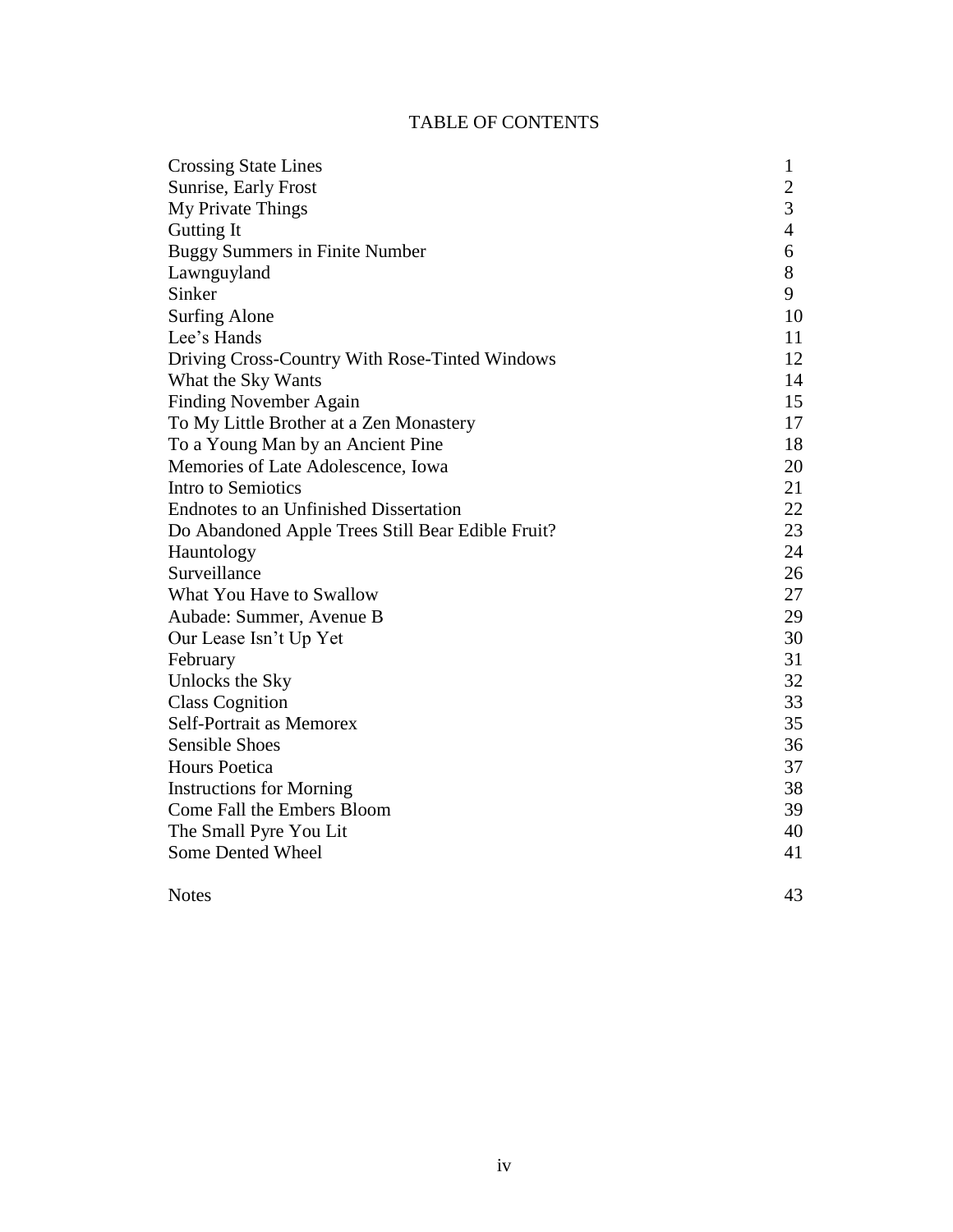## **Crossing State Lines**

I ran out of gas, abandoned the vehicle and hid myself inside an empty field thousands of miles from the ocean, from the broken lights of home. Then watched the night hawks dive, slice the air like a flock of knives. Small tears in the fabric of dusk bled purple in my head. Through the sky I found ink black.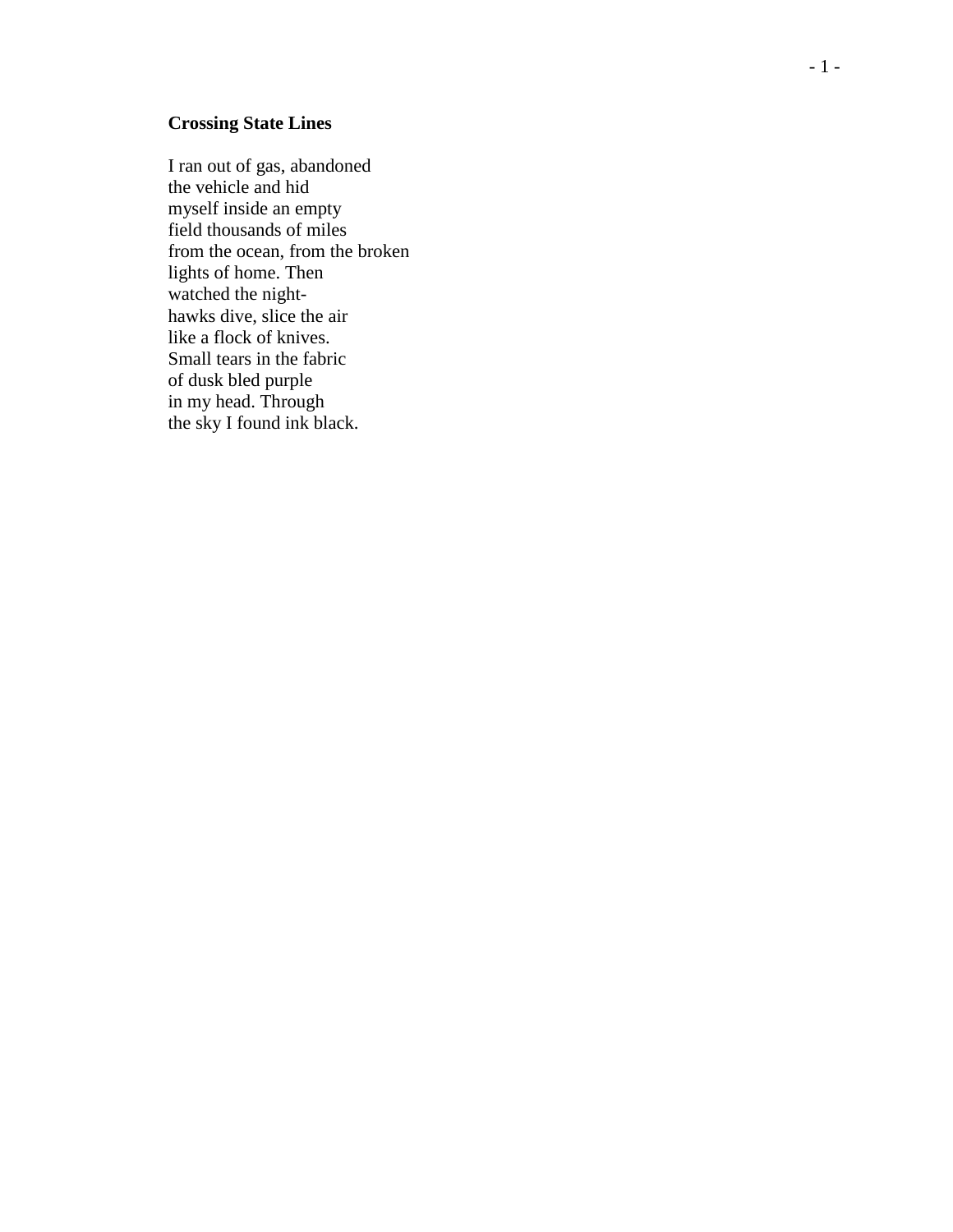#### **Sunrise, Early Frost**

Lift your head: night is turning silvery rose, the pasture lunar, like a world new born undeveloped, just exposed to light.

In time the ceiling cracks will start to show through motes of dust, our blanket frayed and worn; for now, the roses bathe in silver light

though overnight the bushes almost froze and a light snow fell, clinging to the thorns like dust on damp film, unexposed to light.

Still, in the creek bed, water barely flows. The barn shivered, looking forlorn through the silver light just before you rose.

I saw an apple sapling bent by crows and a scarecrow rise from withered husks of corn ghosts of the negative, exposed to light.

Your silhouette shimmers, finally disclosed; through the cloudy glass, I watch a fawn. Night has passed from silver into rose: a photograph exposed to morning light.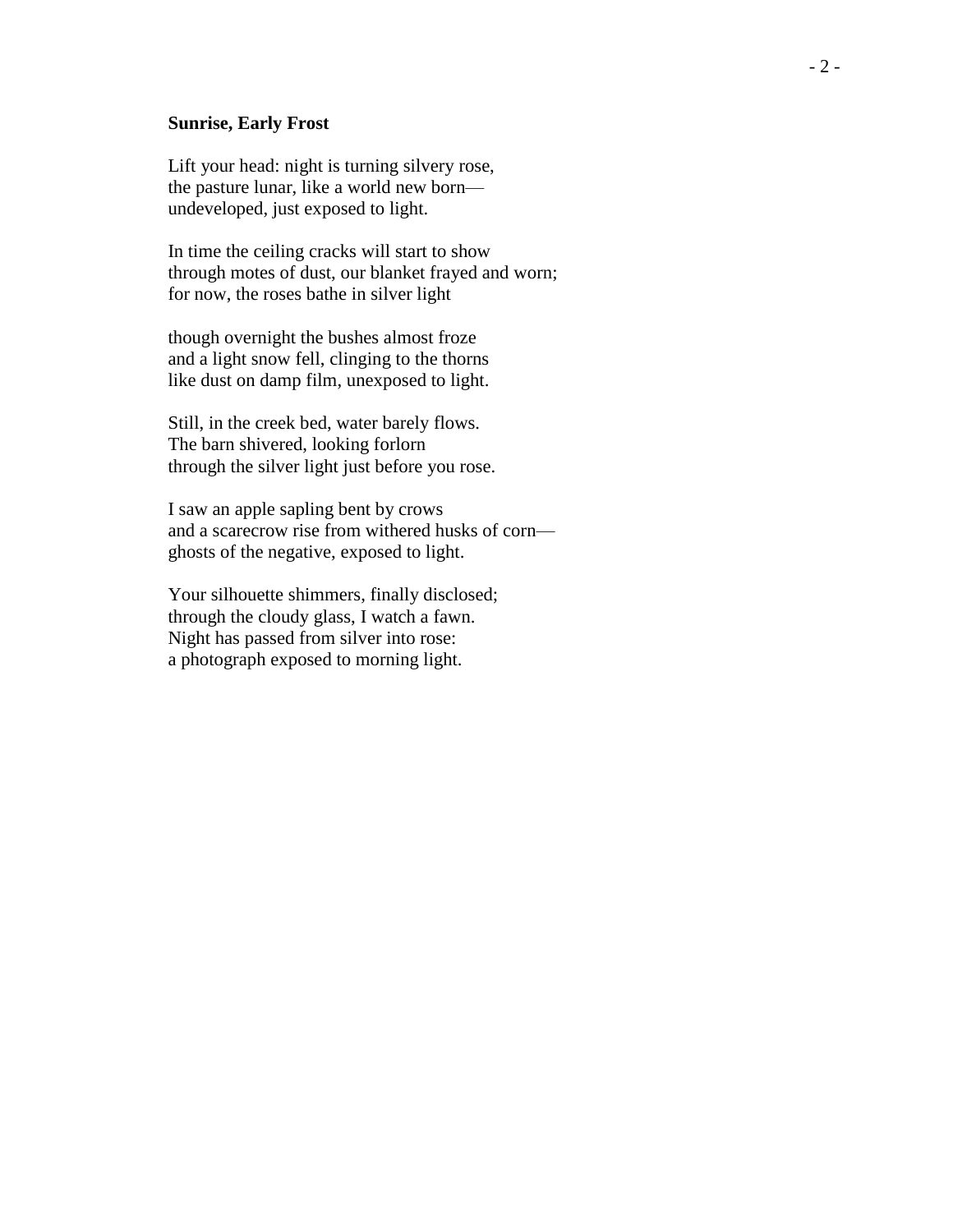#### **My Private Things**

Somehow a light keeps shining on the flimsy wood cigar box I hid my things in as a boy:

eyeballs worried off a threadbare toy near the imprint of a childish fist that purpled silently; birthday cards

my parents gave me that I marked with deep erasures, words struck through; cheetahs and bluejays

out of stolen books; and later, cut loose from Mom's *Cosmo* by a butterfly knife, a pouting girl, hands on hips.

Still, no matter where I hide in the attic crawl space, linen closet, or shadow

of the vise and Sawz -All under basement stairs —the box is never really opened, doesn't lock.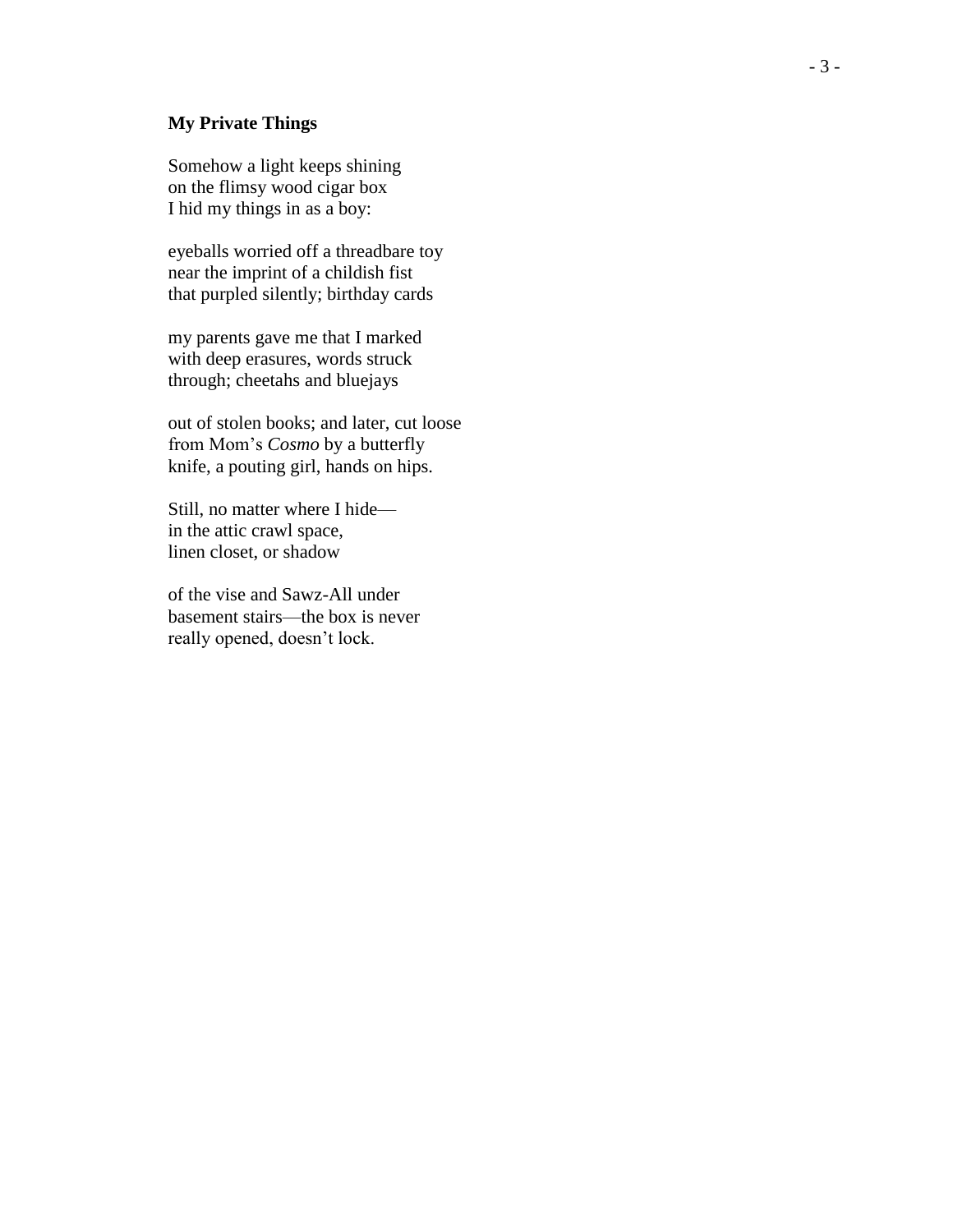#### **Gutting It**

I. Whenever I was struck by those passing upsets most children are prone to

my father would lock me in a small, dark room. To learn a lesson in restraint.

I would beat the fake wood paneling, my cries like sheets of composition

paper torn out and swallowed. Gutted. I composed my self near bodiless.

II. My father built a tee -pee in the woods behind the pasture when he was a boy

to shield himself against winter squalls and my grandpa's temper. Now his thumb looks like

a tee -pee too, almost split by an axe he was told to gore through firewood.

Sometimes his thumb looks like a proofreader's mark, a permanent

symbol where a scream wanted to be hurled out but was gutted instead.

III. Grandpa was just 13 when his own father drank himself to death.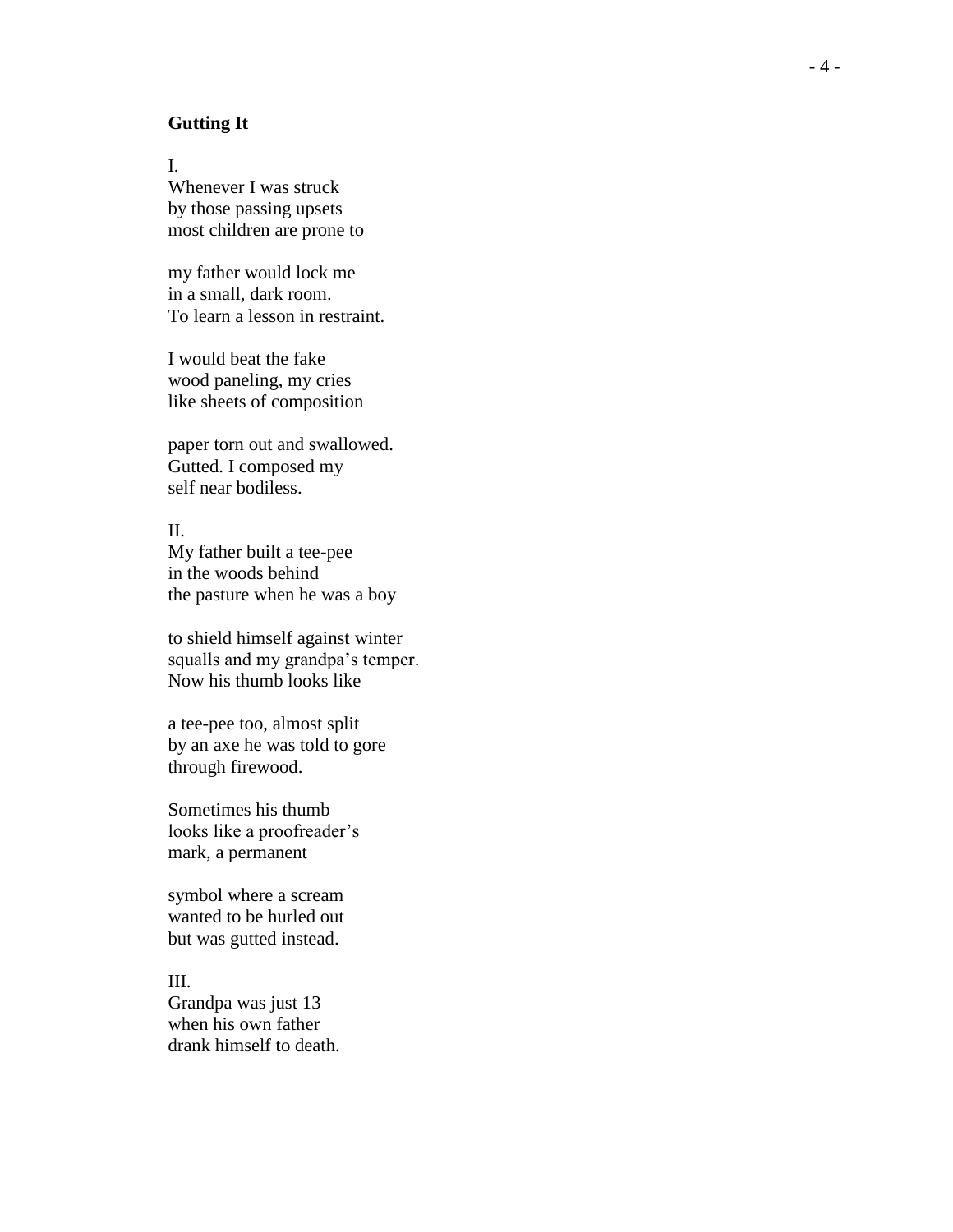My great -grandfather didn't leave a note —no tear -stained verse

like his other apologies for cheating and lies just a pool of puke and cheap rye.

He was the last of our men who didn't numb himself completely. Who couldn't gut his poison.

IV.

Grandpa hardened early, like catgut for stringing up stray dogs that steal chickens.

Inert objects quivered too: ash never fell from his cigarette until he nodded, giving it permission.

He saved the family from starvation while his mother fed and dressed three other kids for school.

And he taught us shame for weakness. Showed us what to do with pain. How it burns going down.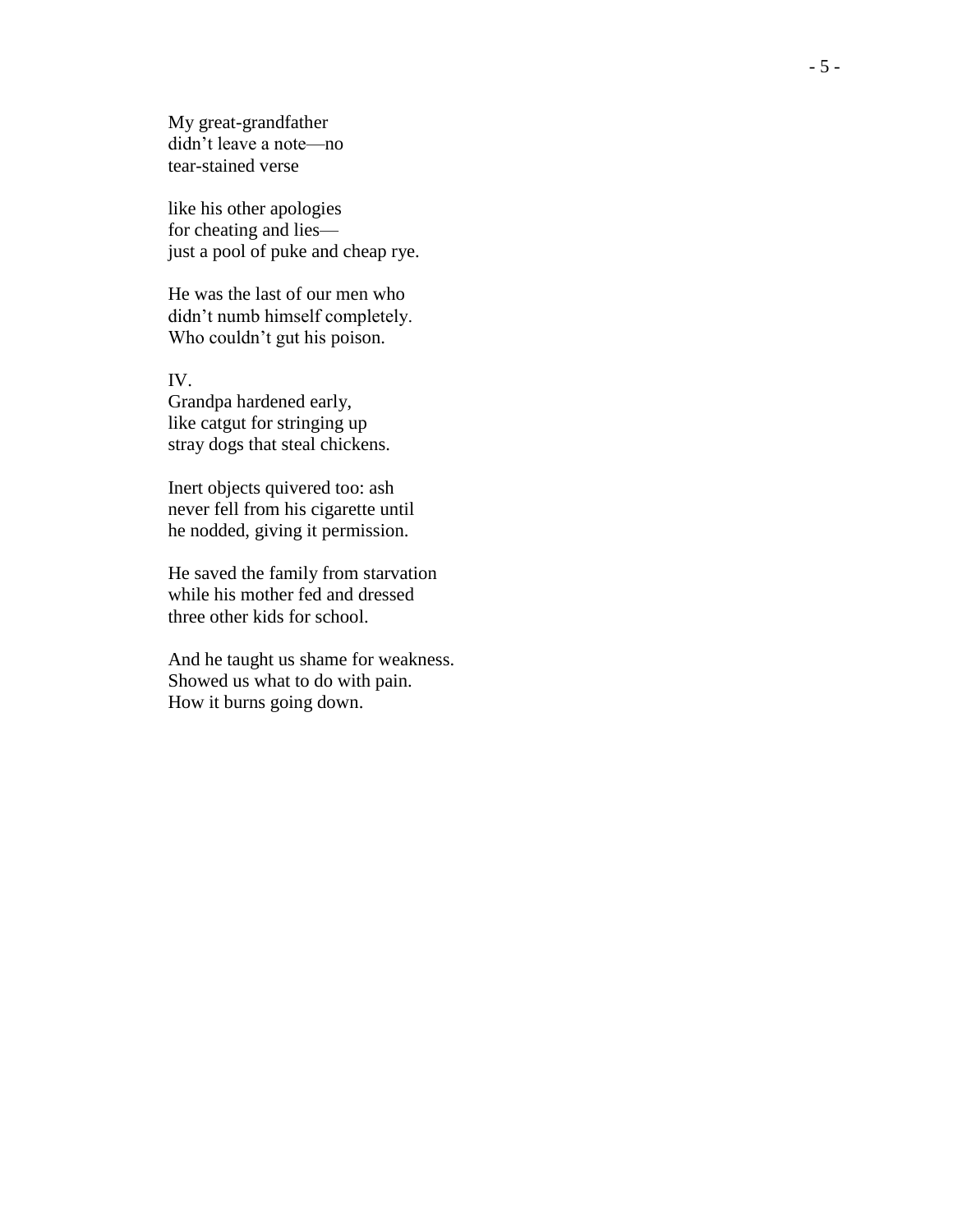#### **Buggy Summers in Finite Number**

We could barely move in a town cramped with debt and stone, larvae and mold.

There was the arcade, a removeable feast. The Big League chew.

That patch of grass burned sweet in summer, lit by sticks from bomb pops.

We silenced the crickets with sex and smoke. In our heads the y never stopped.

We figured any day we'd rattle the chain link and set down cinder block, which lies

beneath the jeers and blithe maulings: sons playing stickball, daughters smashing glass.

Our dads couldn't keep fire ants or Vietnam off the lawns. Fall came. We signed on

to the Dept. of Public Works and drank on Ladies Night. Home from the desert,

Derrick tried to hang himself but the loop was slack. Not to be somewhere else

started to shame us: the thought of shriveling near the public library with its two small stories

and incapable of ridding the house of termites. We knew dogs aren't children, couldn't afford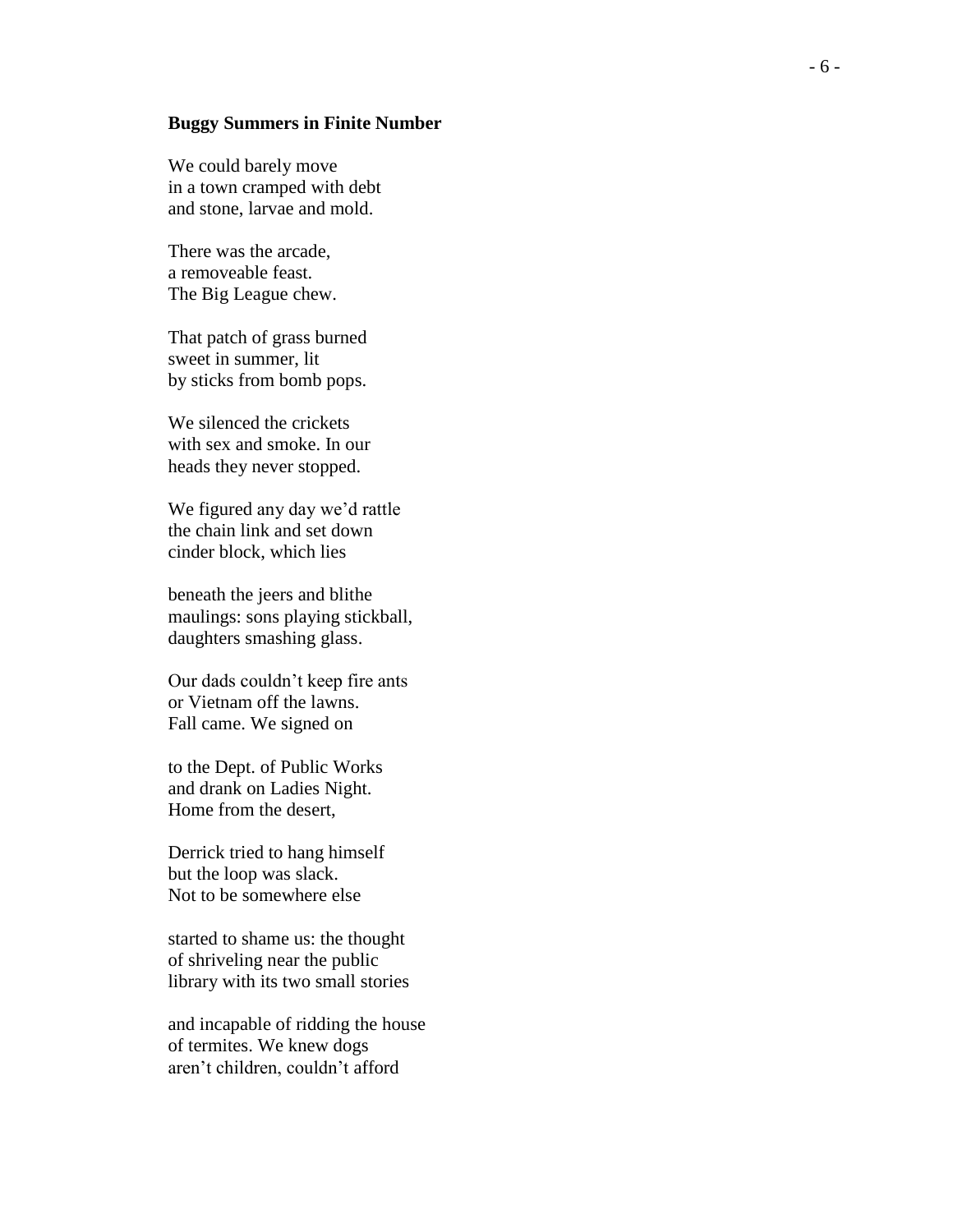to groom them for the Hamptons so we had children, who had lice. Fall came. Tom Cruise

was about to wither up. Soon we'll all be a mound of dry spiders in the garage . Our wives will be forced to sweep.

In a cramped town the hinges rust and the milk and eggs spoil faster, so we crossed the bridge and tunneled back.

On top of baby diapers, grass cuttings and two -day -old BBQ, the maggots wriggled in the heat: disco rice.

Success came in cans, desire in knots. Paid in buttons, covered in DEET, we blinked.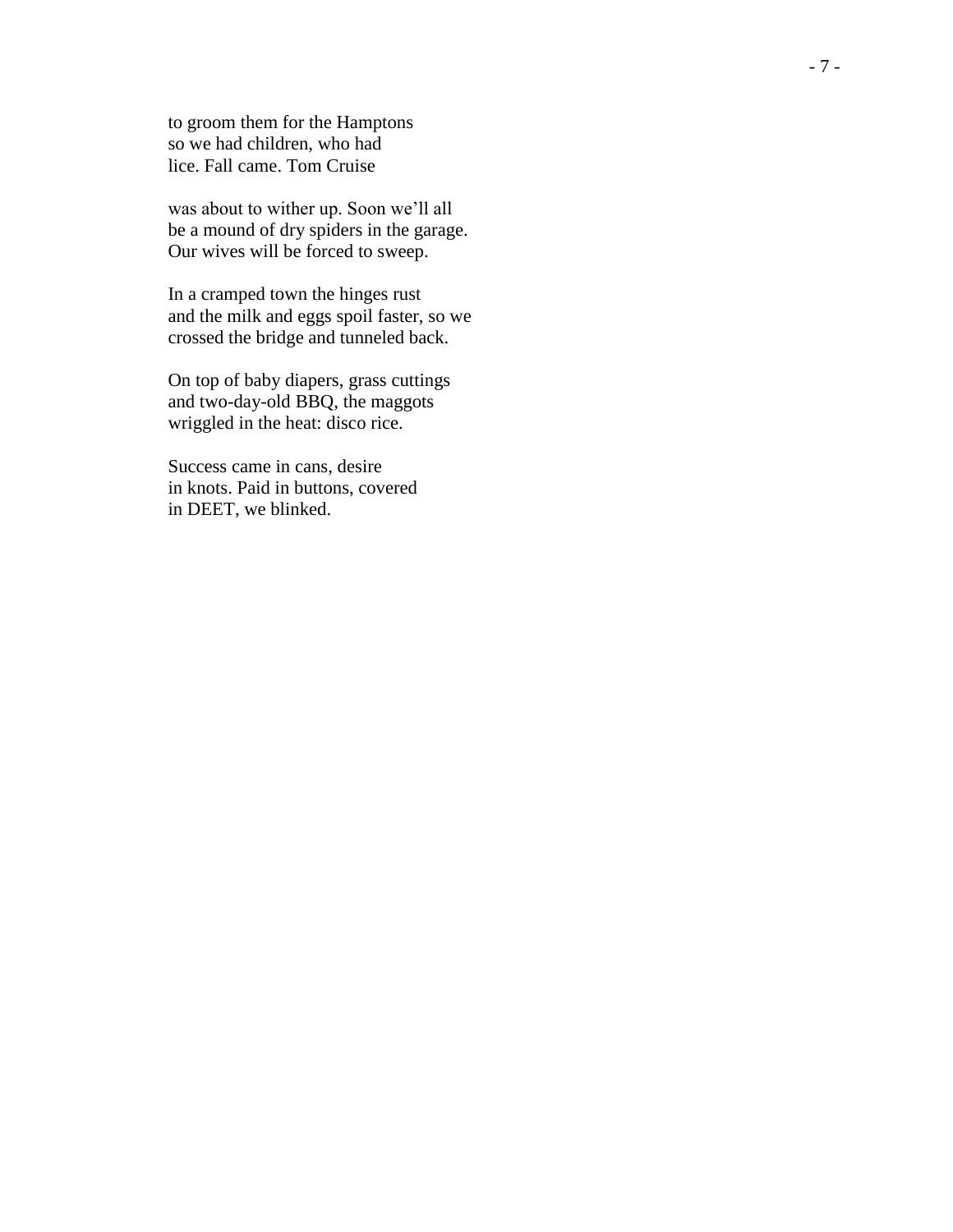#### **Lawnguyland**

Down the commuter railroad tracks up a tree house we hammered out of pallets from the nursery, drinking a jug of funky funky wine from behind the mower in your dad's shed—who could forget?

We were sick for days. No doorbell was safe from our tilting carousal during the long yawn of those summers on Long Island, no picket fence or swimming pool. And the girls in the fancy dens —

we hoped they were watching. Most nights just the rattling of cicadas broke the drone of TV news and the Technicolor hum that settled over everything within fifty yards of a family room.

Once, just before the receding end of August—would school ever start? we hit the big house with the trampoline. Suspended in the humid air, we heard a tableful of cutlery drop: mom, dad, and three kids jumped up

from the weekly London broil. Russian dolls lined up in the kitchen window, their sour faces couldn't make us out except for the little one at the end, meat stuck in his teeth, grinning.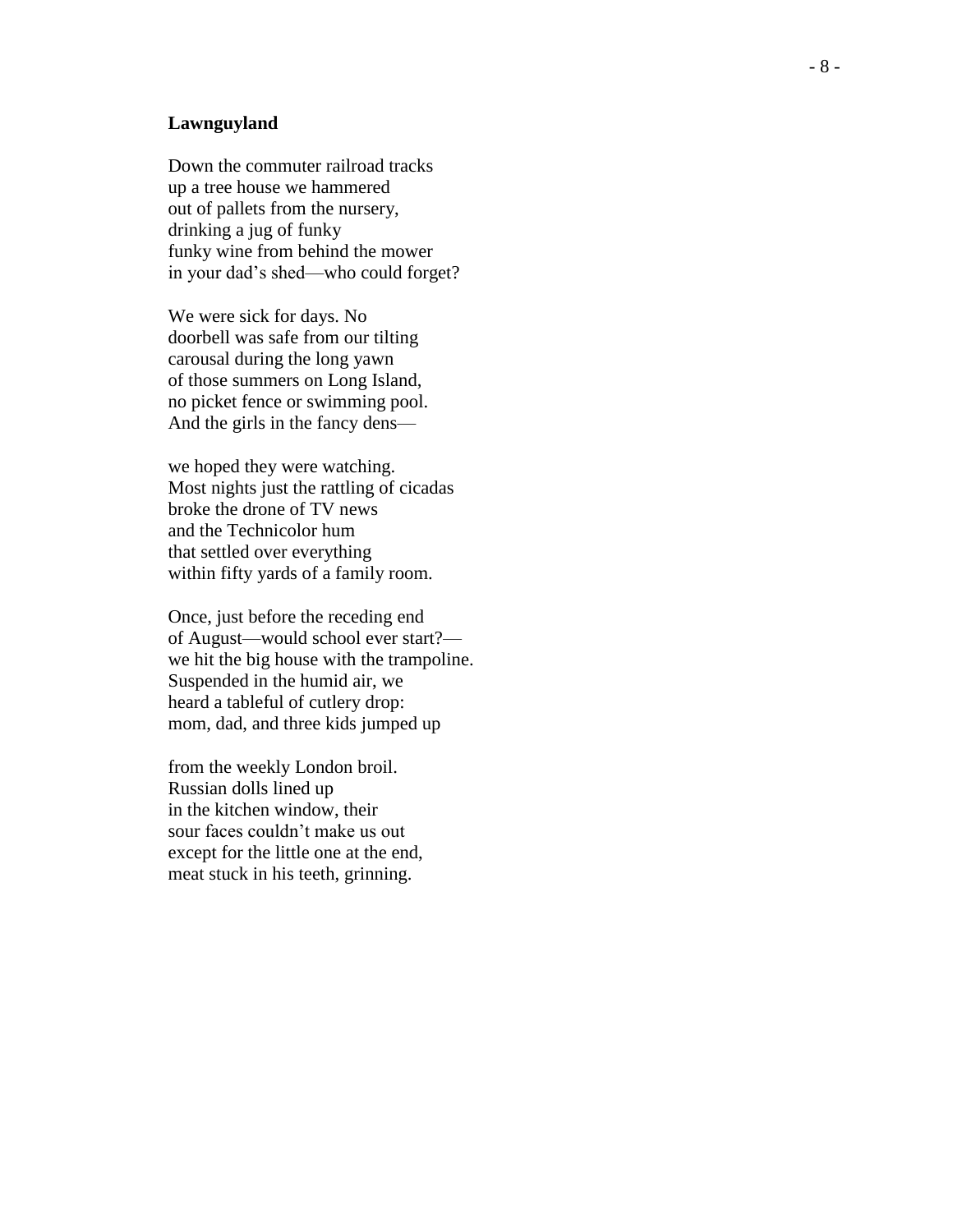#### **Sinker**

#### *For Felice Ciliberti*

He unclamps the vise and cracks the mold, lets the sinker cool. The basement is dark, full of old tools and coffee cans rattling with bolts. It looks like a teardrop made of lead. Unlike mom and dad, he doesn't need me to beam or shine.

Together we climb through gutter doors to sunrise. The small backyard is all garden: tomatoes in a maze of vines, zucchini curling into orange flower, tiny strawberries like a row of Nonna's thimbles. The fig tree heavy with fruit, violet and wild.

Grabbing a rusty spade, he digs along the chain link fence for worms. Something's wrong. "Nonna's sick. She yells, forgets where she is. They don't know why," he says, pulling me close.

In the Buick, I hold a thermos of last night's espresso with hot milk, next to his knife and whetstone. I love to watch him sharpen the blade, slice a ripe pear.

At the end of a long jetty in the Rockaways, he baits the hook with a worm wrapped in ribbons of squid, ties the sinker. I follow every move—how he hitches up his pants with one hand, holds the rod with the other, and leans back gracefully. Then I taste iodine, the mineral bitterness that's everywhere, before reeling through air, for a moment, light.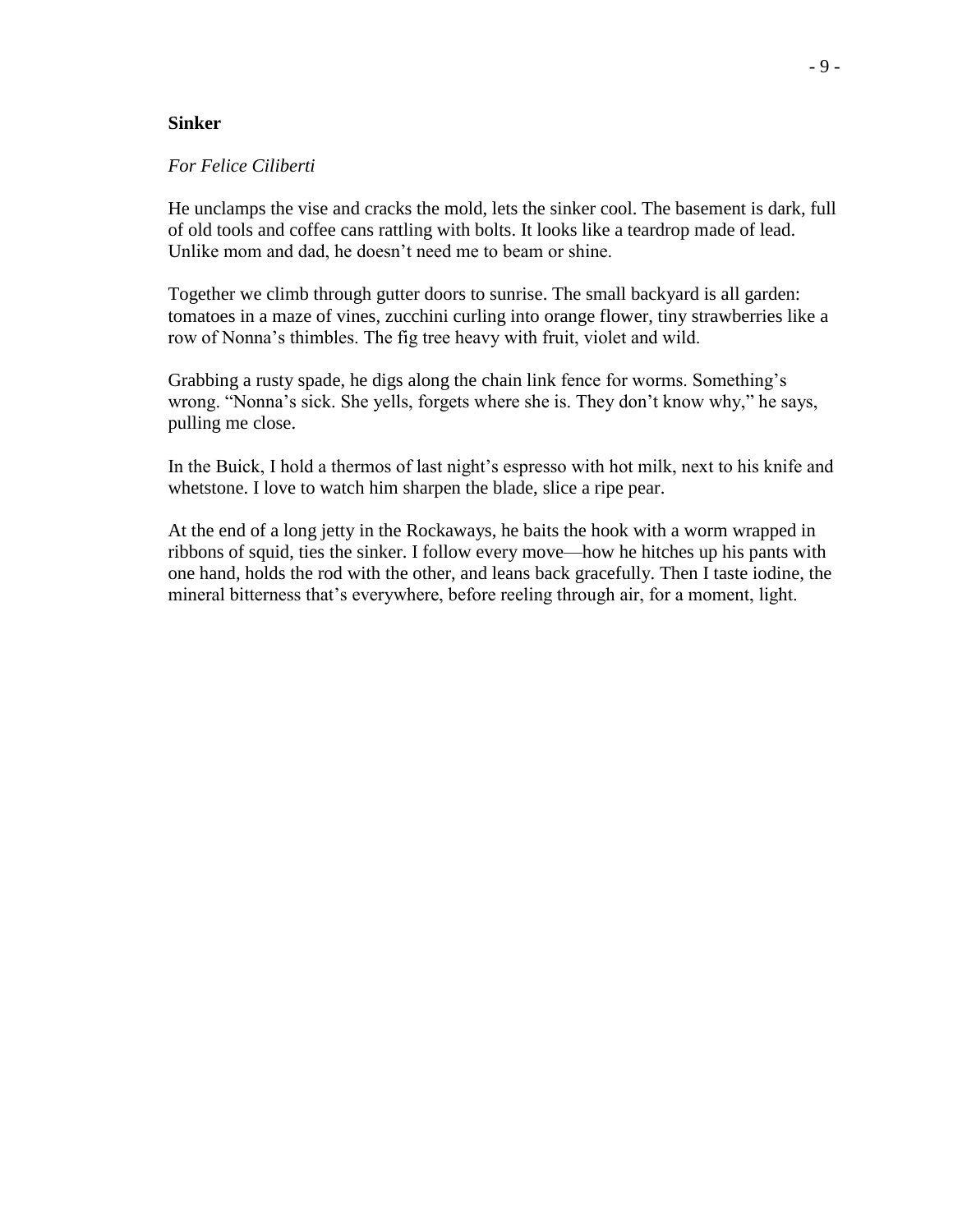#### **Surfing Alone**

lifeguards have turned over their towers the beach is empty of big pink families under yellow umbrellas they don't know this Atlantic, wild, warmer than the air long past Labor Day sunlight bakes the salt on your lips before the North wind turns them blue kind of day my brother loved and loved to surf with me he moved away, out of my shadow remembered being a child, struggling to breathe a little reflected light I basked in the warmth of the sun—first-born, perfect perfectly empty, ravenous no other surfers mar the horizon this morning the only finless, featherless creature moving through what remains seagulls shriek through plastic bags as I pick my way among the rocks launch into teeming emptiness the longboard under my feet consumes a clean swell in a sweeping arc slipping down to where sand and water churn, rising toward the curl carve my signature into each pristine face waves crumble, the gesture never ages erasure the heart of every one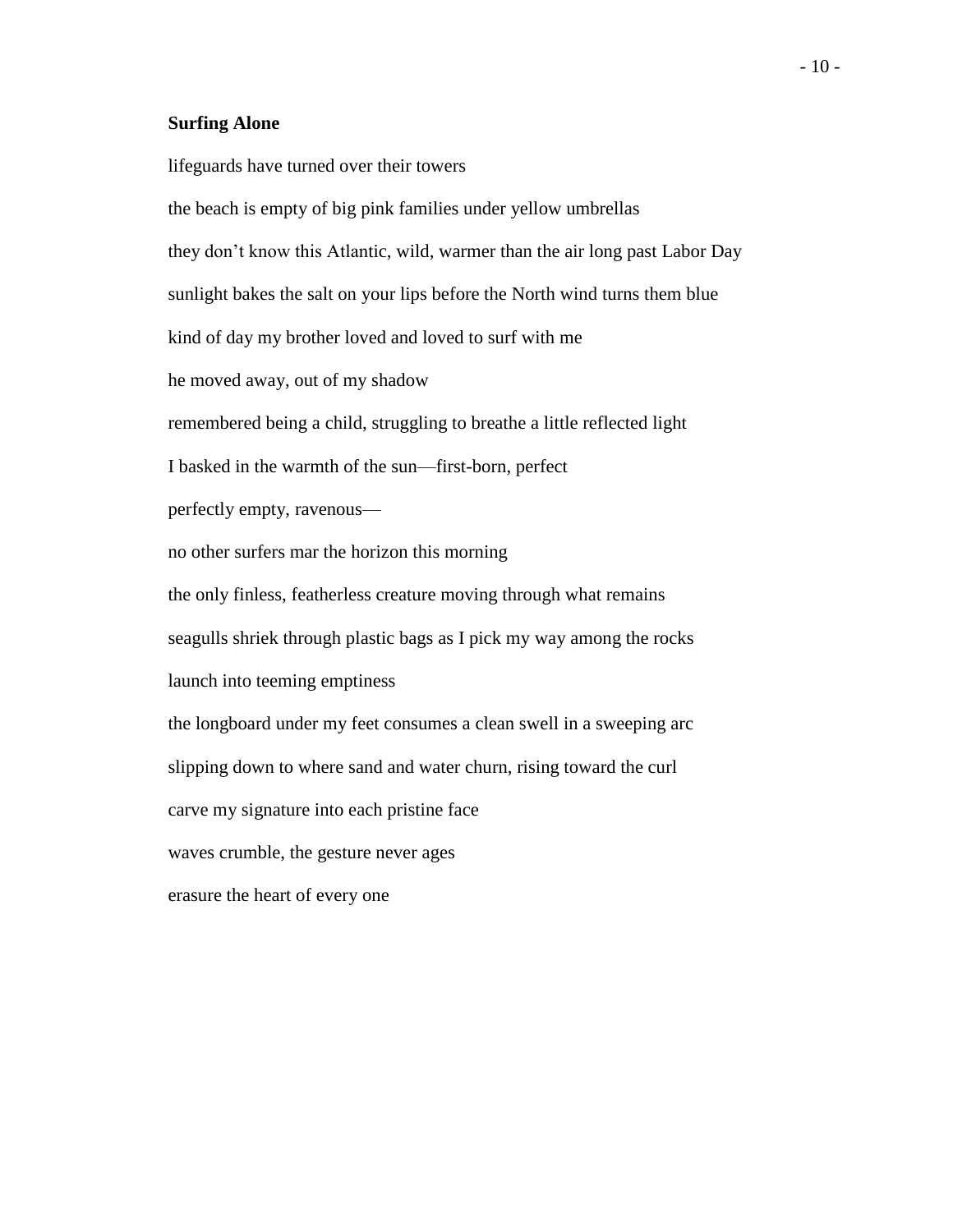#### **Lee's Hands**

Gaunt, almost elegant—aspiring to formality but soft. Unpolished fingers long as the cigarette she ashes with finesse into her green ceramic tray.

Not dark, meaty balls of muscle like her mother's, an orphan from the hills of Sicily. Hands that kneaded and scrubbed, made silk neckties in their Brooklyn flat.

Not giant pale pincushions like her father's, a red -haired tailor from Palermo who died young. Hands that draped and measured but barely wrote English.

Lee's left hand plays with a set of costume pearls; her right hand fills the Sunday *New York Times* crossword puzzle with stately letters. On the other side

of America, California sleeps like a thirsty lover in the morning sun: open mouth, parched lips, breathing orange and cinnamon.

She didn't follow her cousins —Louie, Lena, Peter Boy, Marie —when Uncle Jerry was stationed out west during the war. Never married, had kids,

made sauce on Sunday. Such exquisite ties! Lee's mother saved her a box each year to give at Christmas. How quickly it passed, the luxury

of Indian summer: ferry rides to visit friends on Fire Island and stirring martinis at sunset, before her mother's hands grew thin.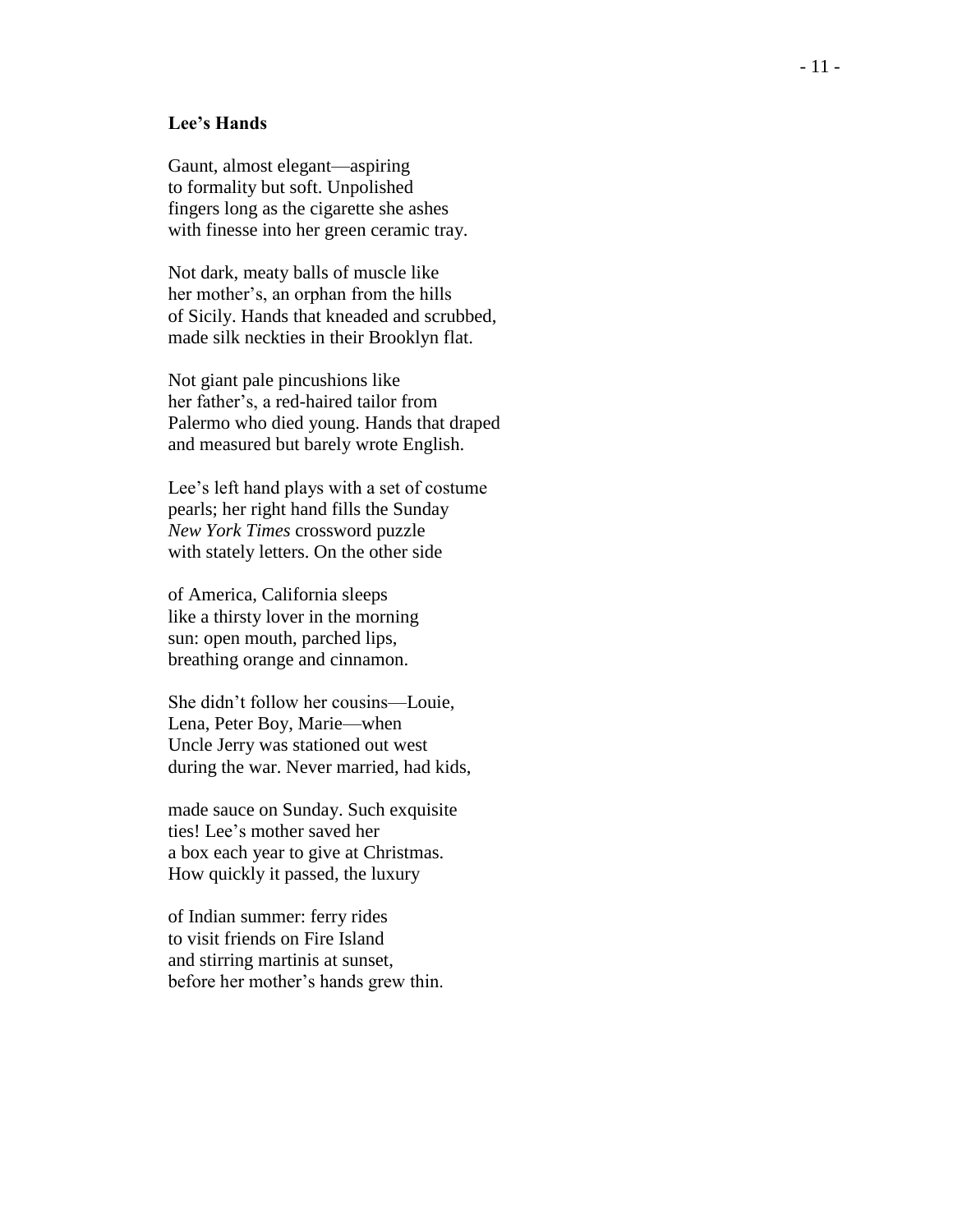#### **Driving Cross-Country With Rose-Tinted Windows**

Long Island's too small, I say. The breath of Walt Whitman rushes past my ear, dying to find acres of pollen-dusted bluegrass, mountains wrapped in cloud, rivers of red sand.

The screen door slams. My family watches from the other side: soon, a colder wind will brush the crowded maples as they rust. Thick snow will fall into small plumes of chimney smoke.

But not on me, not here. If I get carried away, roused by a dream of spring before it strikes the ear and swings, forgive me: I'm just 18, and the breeze always seems to be arriving, even when it leaves.

As I drive, my hand rises and falls like an ocean wave through the window but America must be somewhere, at last. The prairies are dotted with fire that rise from hidden seas of shale oil.

My father lit them too, at 16, from a gully in the Adirondacks before he left for New York City. *Our valleys knock with bones*, he said. *Listen: their song reddens the pages in our attics, clatters the lilacs.*

But sometimes I forget, thinking about the uneaten pies cooling behind these August doors I'll never open. They clap and sing on their hinges as I pass, hungry enough to swallow 50 hardboiled eggs at a sitting.

Miles click by, driveways, Whitman's perfect silence of the stars. At my age, mom took a Greyhound to see L.A. and her uncle in the Navy. Now I find his rusted Skylark with maps and blueprints curled up on the passenger seat.

Behind the old wheel, I picture the Wright Brothers spinning blades and George Washington Carver cooking fuel from an unassuming legume. I glimpse my great aunt's unfinished quilt, scraps of silk in her cigarillo tin.

I want to draw a map for all the skinny dippers across America, so many shapes and shades dreaming of a swimming hole. Maps with a symbol for tire swings and bushes to hide jeans from officious moonlit sheriffs.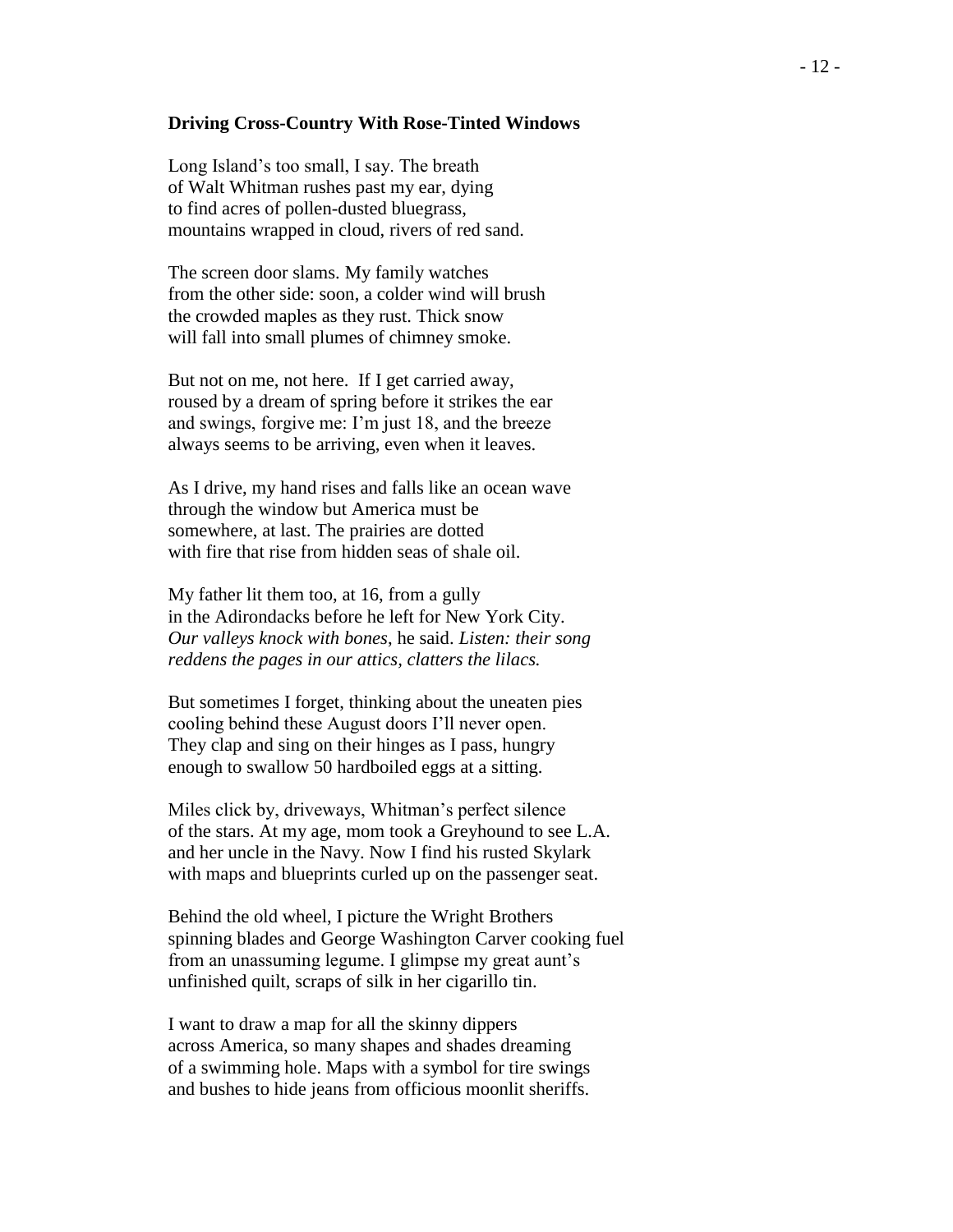I'll roll them up inside millions of flashlights, lay them next to Gideon Bibles in motel nightstands: a small dream scattered like seeds—as if we could cover the bones in our valleys with shade, with sweet and bitter apples.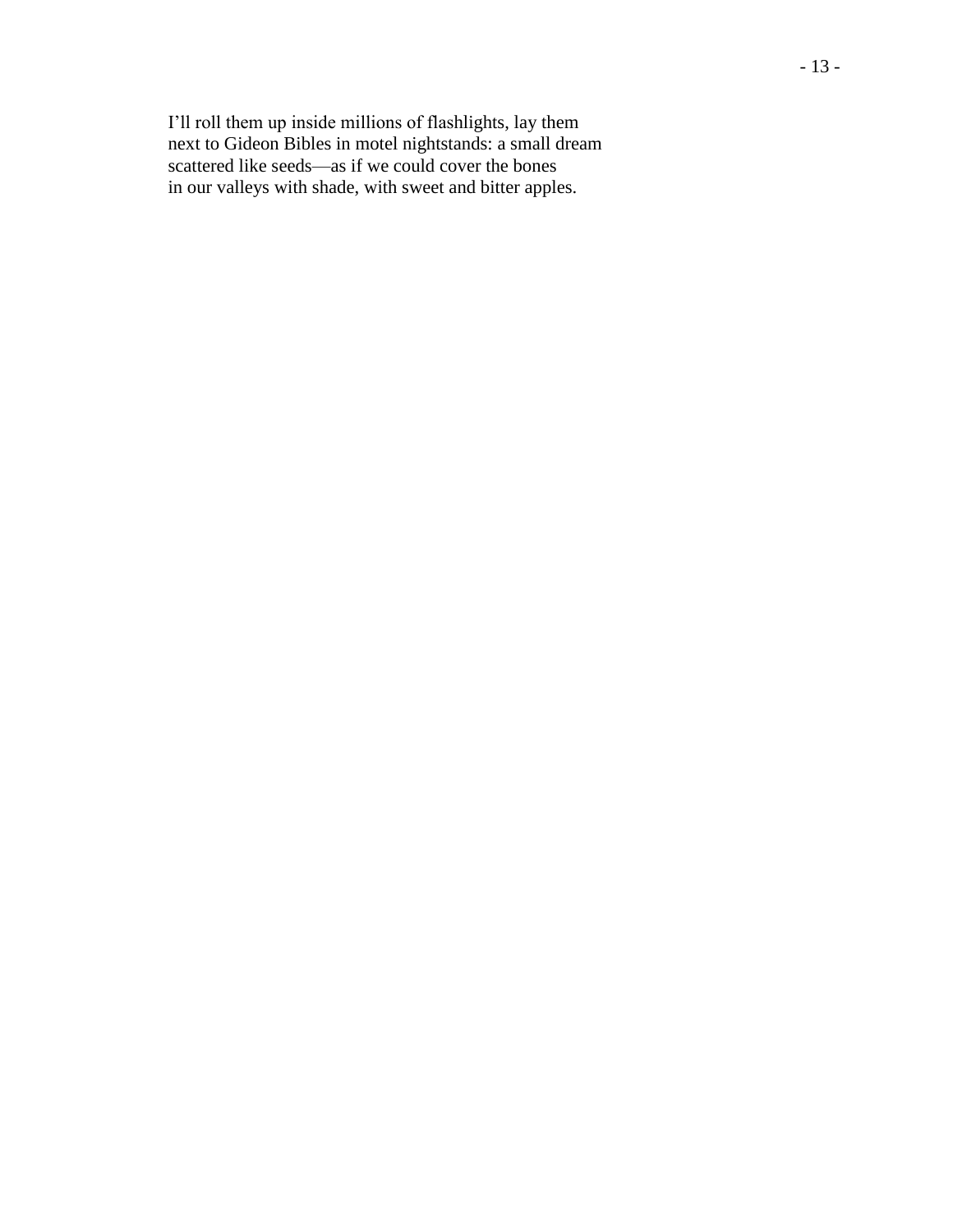### **What the Sky Wants**

The sky has no idea it wants edges

something more than blue

traversed by white

lines of rain as they break

more than the passing solution of a horizon

what the sky wants is to be seen and held in place

under the eaves of a porch on a small farm

in the Adirondack foothills late afternoon

or through the blinds of a window facing the East River

Harlem early evening

where someone is dreaming of a plain

bathed in orange scored with rose

the sky dragging night West trying to close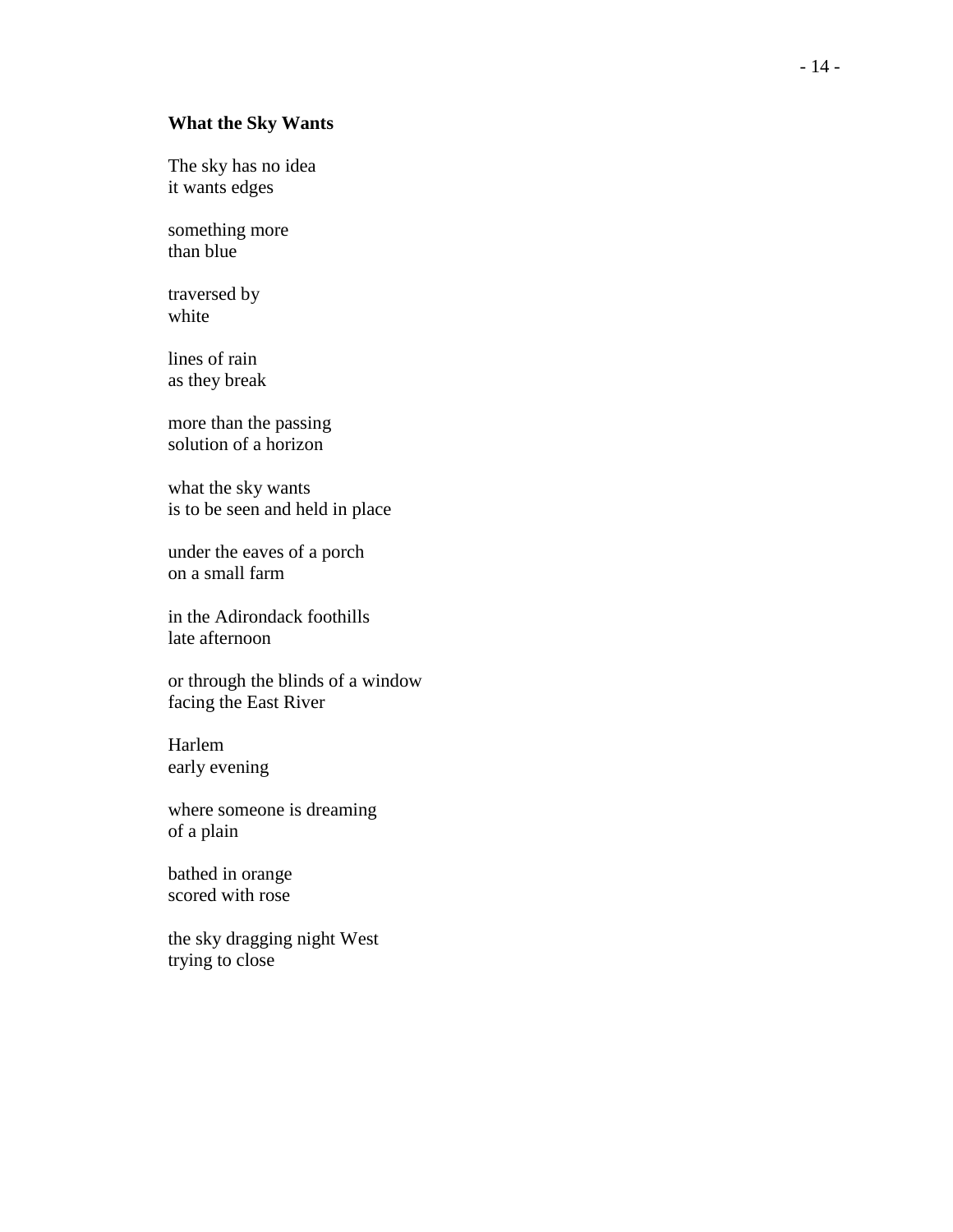#### **Finding November Again**

I look for autumn outside campus in the San Gabriel hills, deserted, dogged.

Am I so dazed, dumbstruck by citrus and sagebrush I've lost the trail?

I should be high with the other freshmen or home on Long Island bracing for a Nor'easter.

Instead, these long blazing days keep wrapping me in dust and smog:

they make the light deeper but more diffuse, as if the sun were falling up into the sky.

No, November's just a hole in me here in California trying to be golden.

I was always able to glow awhile then wither, like coals in a fire it's the blooming and the blooming

and beyond that makes me shake: hope and expectations you can't stop until you're a petal in the Santa Ana wind.

Mom is working long shifts. She writes to me on breaks. I ask what happened to

those years of leaves I raked and pages turned in piles of books, the leafless wreaths she made,

our stone fireplace waiting to be lit: it never chased away the drafts but you get used to layering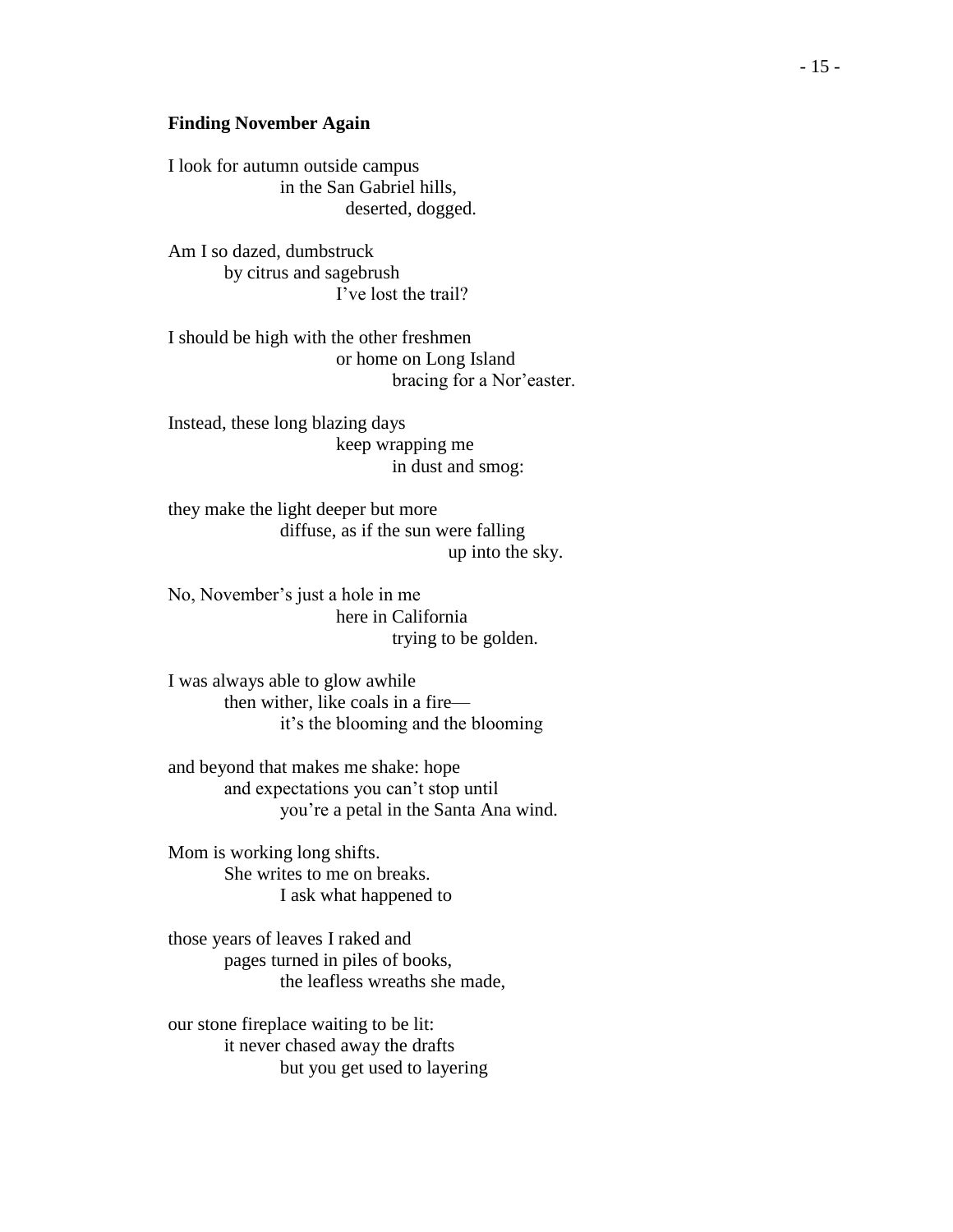for warmth. Money stretches a bit, but loneliness has a way of dimming the lights.

Now I've left her with my father: he paces, checks the stove is turned securely off—

left her with my brother skulking in the distance, selling nickelbags of weed;

each room occupied by its own small figurine. Like that, the house seemed almost big.

In California, a few eucalyptus leaves lie on the ground, but then they always do they're tropical evergreen: it's not the end

of anything: no hushed circle closes in that I can tell and time extends in a straight line past

the Pacific. The sun rises in the east and keeps on rising west in our dreams.

But really, half these gorges smolder before rainy season, shivering nearly naked in the dark

I hear my mother's voice fade and stars light the chaparral awash with desert flowers in the autumn night.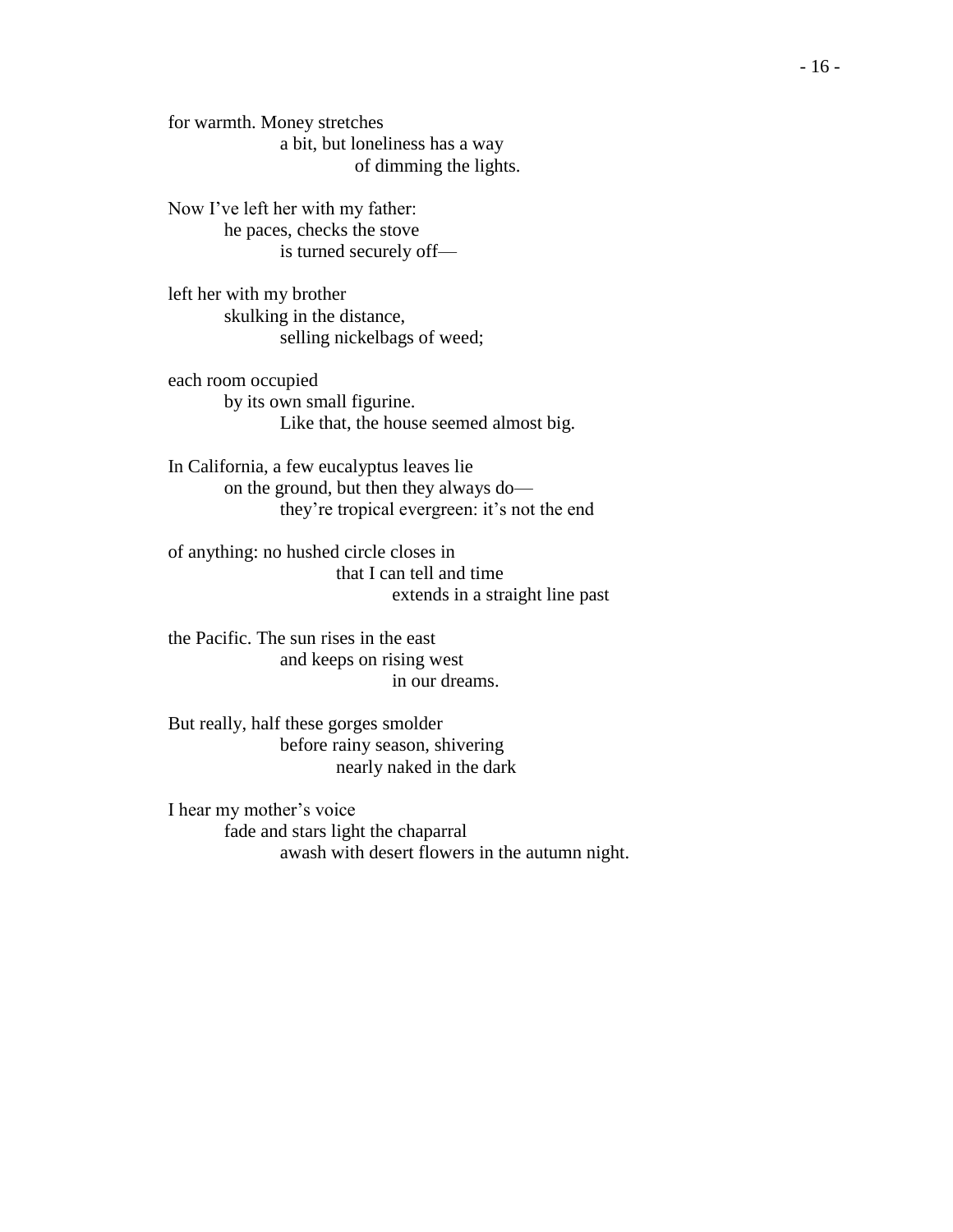#### **To My Little Brother at a Zen Monastery**

We haven't spoken since you moved to Maine. Cleaning out the old attic, I found this poem of mine from junior high. Thought of you.

It's about a bird. Back then I told you it was lame, and something's still wrong with the thing. Do you think it will ever fly or sing?

We saw a bluebird from our bedroom window almost every day that April—wounded, darting back and forth in a pool of roots and rain.

Watching him, frantic, recalled your voice: *He got me!* from when I closed the car door on your thumb. That breathless, staggered rhythm—

I don't know why I laughed. You were in pain. Was I cruel, anxious, caught off guard? Boy, you never made a peep. Once,

at the dentist, the Novocaine failed and you accepted it in silence. Figured I would always be the favorite.

I read the poem in class, then placed my ear on the cold surface of the desk. It was like listening long distance

on our rotary phone: sharp, static, broken full of emptiness. Like laying my head on Dad's chest while he spoke

just after his mother died. I was seven. He was stoic. Mom was mute and still. You went upstairs alone.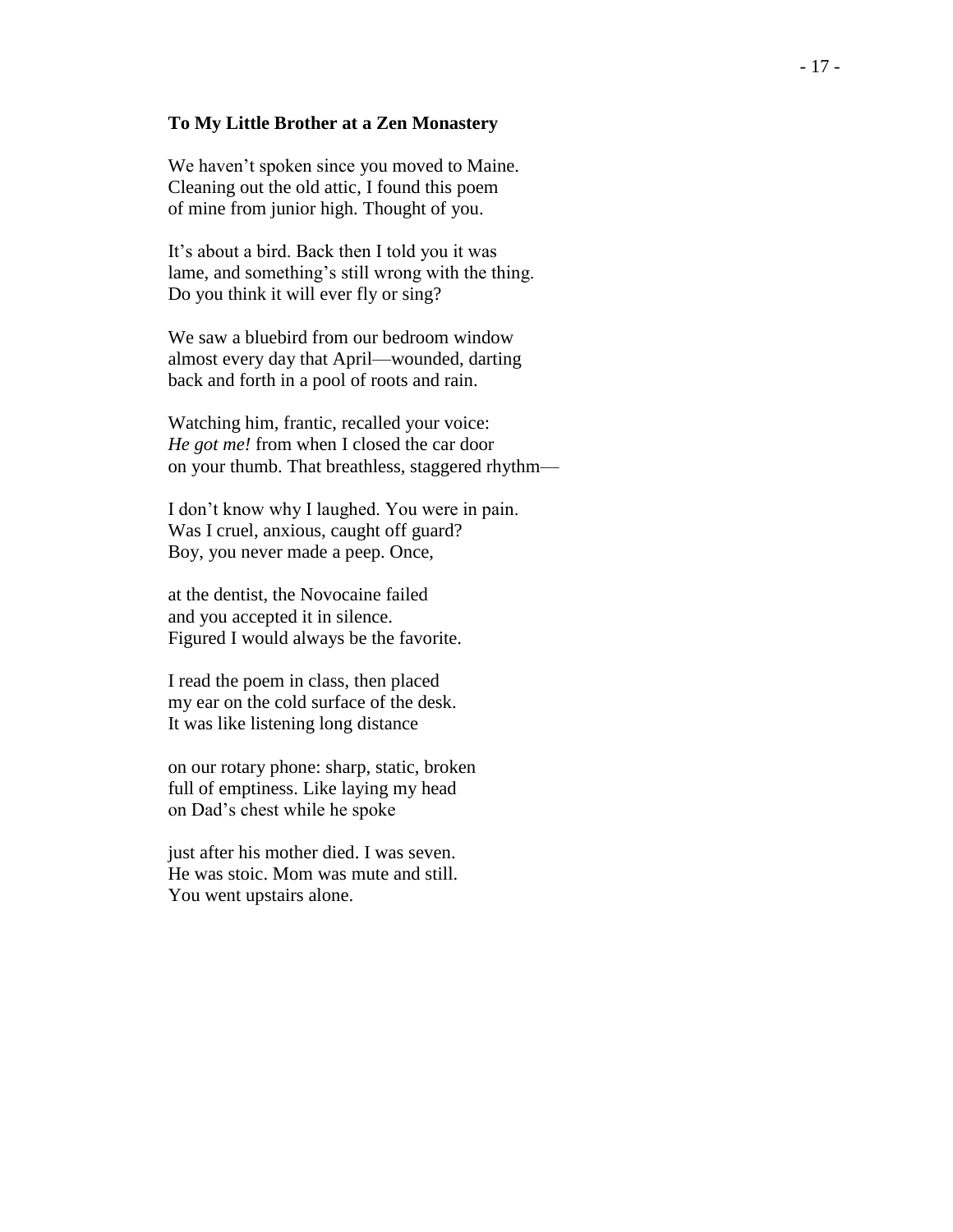#### **To a Young Man by an Ancient Pine**

*"Young bristlecone trees of a thousand years of age are not particularly remarkable." —A Garden of Bristlecones*

Young man, what you don't know yet about beauty, trees, and time could fill this dry ravine.

Fissured deeply while still green who isn't?—I've been scorched and scoured almost into stone.

I'm very old, even for a bristlecone. Standing alone as shadow bends around us, you've lost the trail.

You believe what your eyes see in me: a gnarled stump corkscrewed from burial ground;

sapless stalk of thorns; the bleached, cast-off steeple of a razed cathedral;

ruins of some majestic tree rent by lightning and then mummified to a horned skull.

I look as unyielding, jagged and barren as you say you feel inside at just 25.

You say you'd rather be redwood or birch, bougainvillea, rainforest kapok, anything

but the stunted figure you see before you, already scored, shot through

with holes and knotted in the cold, bright light, like childhood's thin air.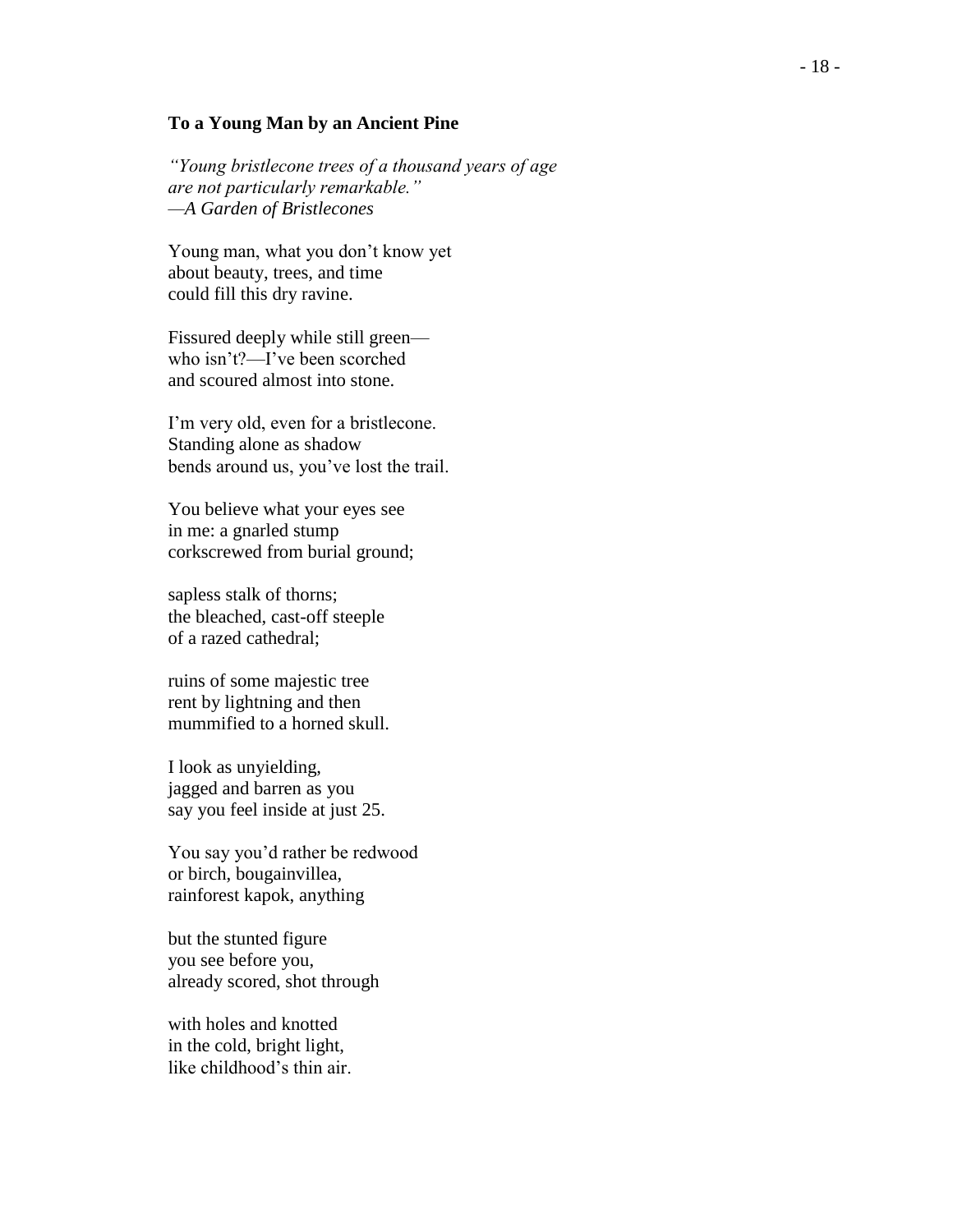The deepest cracks in us may never be filled, and we can't slough off all our lifelessness.

But this warped, inert matter dense from pressure, worn down where others might rot—

isn't worthless but ballast; not quite mineral but close to it, close to what pines to stay alive.

We become monuments to the lonely rites of survival. Can't you see my crown

has fallen? These purple cones I shed, rich with secret resin, seeds like flecks of metal.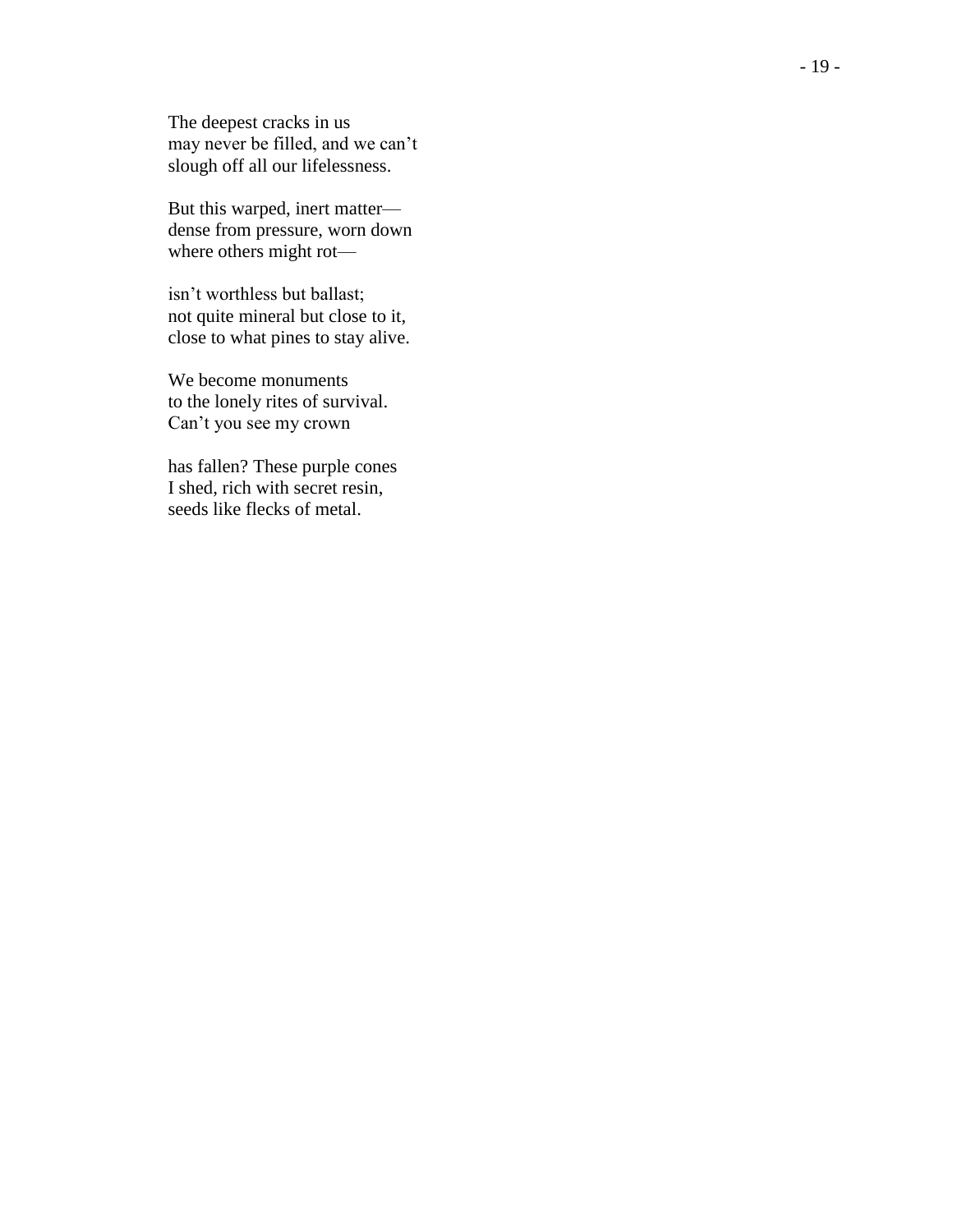#### **Memories of Late Adolescence, Iowa**

No planes tear the salmon -colored sky as I lean into a turbine of dusk and silt. Trucks roar by at arm's length

in a profusion of lost tongues hurt and hunger I can't translate yet or begin to fill. But how

good to hear and feel it. To know my coat is thinner than I thought and draw it close against the wind.

Only October and already I'm broke, stopping by some marble monument that means nothing to me. Cloaked

by the darkening portico I strike a match: how sad and sweet to imagine someone watching —

now deep and hushed inhale more so to know that no one else is there. Then cradle the fire against my face

to make it stronger: the solitude, this fragile space —its lonely sound and little flash, kindling, desire.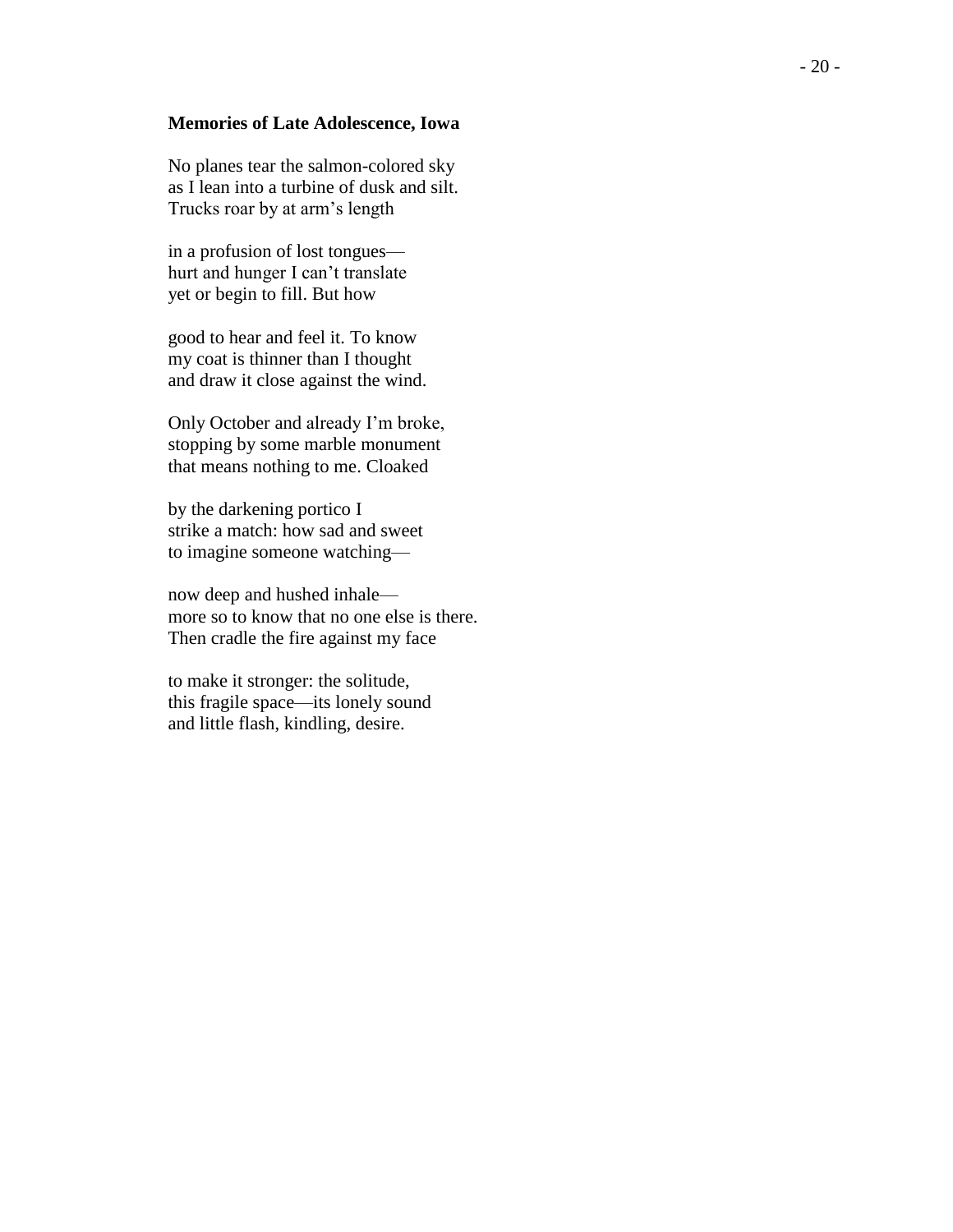#### **Intro to Semiotics**

I didn't have much to offer because I couldn't really cook and mom would have cringed

had I even considered bringing grilled cheese or canned hash to a pot luck supper,

even if the dress code was Blue Collar Drag with a Heavy Dose of Trailer Kitsch.

Such was a Superbowl party as performed by a group of first-year Ph.D. students.

At the center, an overflowing bowl of chili by the curvy hostess from Detroit near Detroit—so hot

not even Ernest from Texas could handle more than a spoonful, poor symbol of Americana straining there

while Cal gave Manny a long, ungainly lap dance with Ophelia's purple boa to prove a point, about machismo.

Oh the beards and soybeans of every hue and texture to greet the vulgar eye!

Hail seitan and tofu, tempeh and nutmeat, the taste of mango is so *other.*

(Mom shipped me box of pignoli cookies, a decent contribution had I not eaten them alone.)

I learned a thing or two about rennet that night, gender too, mostly class

which didn't ruffle me much—I was so happy the Jets won and made sure everybody knew—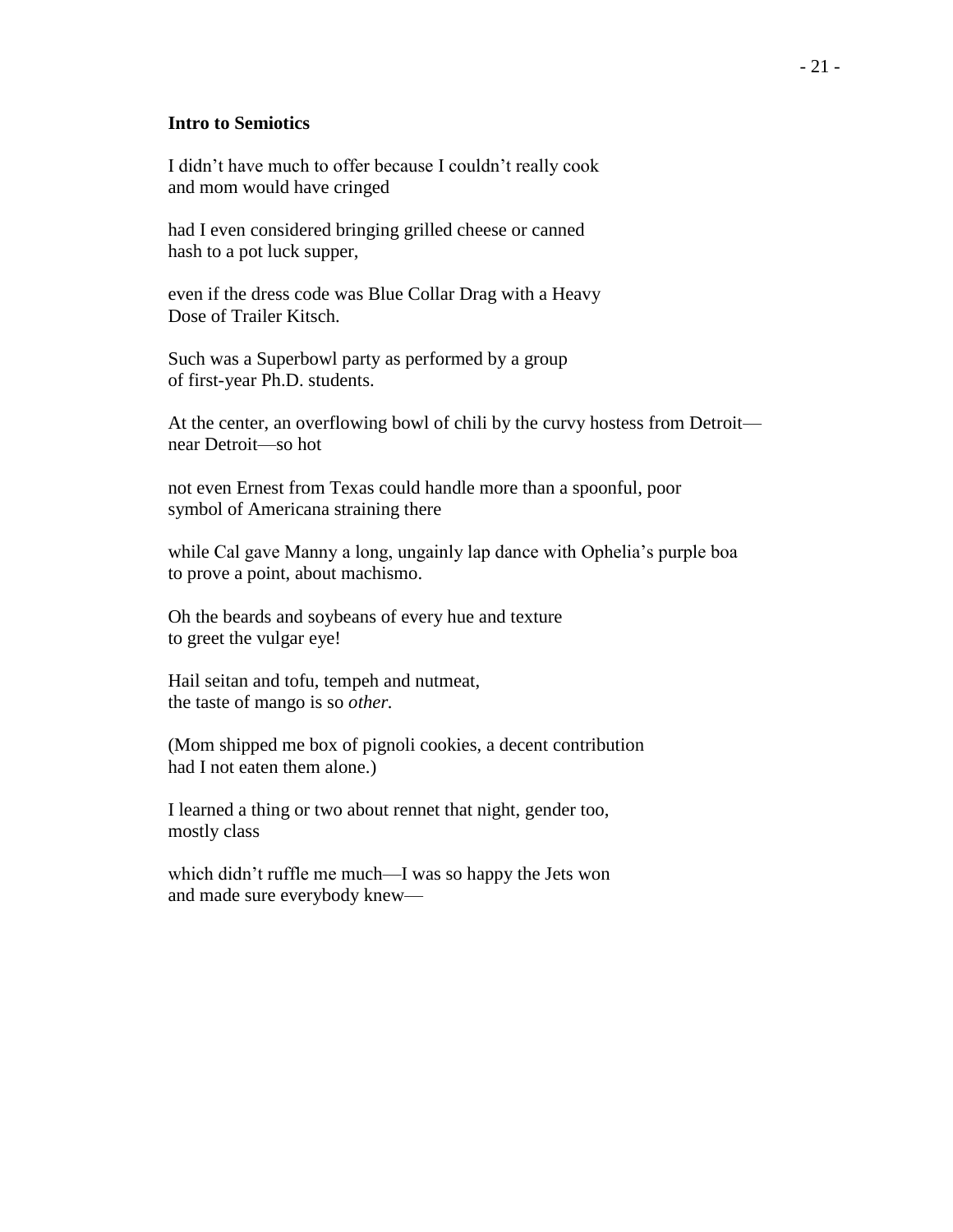#### **Endnotes to an Unfinished Dissertation**

1. Forgive me, I'll never finish. Please say goodbye to my friends, who wander the stacks of the Rare Books room or bolt through deserted airport parking lots where the wind keeps calling in the ink -black dark; who digress like Odysseus or David Foster Wallace to forestall the consummation of desire in dissertation topics, Oedipal dramas, final chapters, baby pajamas, or bury themselves in dense and antique typographies.

2. Tell Hannah and Jed not to reminisce about the freedom and the bourbon and our last volatile interval before the end of adolescence: I'll pretend the future is still arriving packed in cardboard boxes, spines up, to ward off the rigor mortis of commuter trains and mortgages, before our days were measured out in small buckets of blue pills, the books shelved.

3. Still, I hear the echo of our wayward syntax, see your light shine on the torn manuscripts of our faces; I want to call down tornadoes to break open the rotting Victorians stuffed with young scholars like termites, no longer filled with promise but fevered annotations outside the ragged body of the text, scribbling still into fragments and lament or compiling, hovering pointlessly but never touching down or arriving —

4. And wasn't that the point: to imagine our lives could veer off endlessly, like a picaresque that fails to resolve out of love, to escape the mundane ends of a sole plodding skull; to believe our thirst could be displaced into serifs or rise to arabesque abstraction: words waiting to pour down the tongue as glossaries of honey, real transfigured presence, second nature run riot off the page.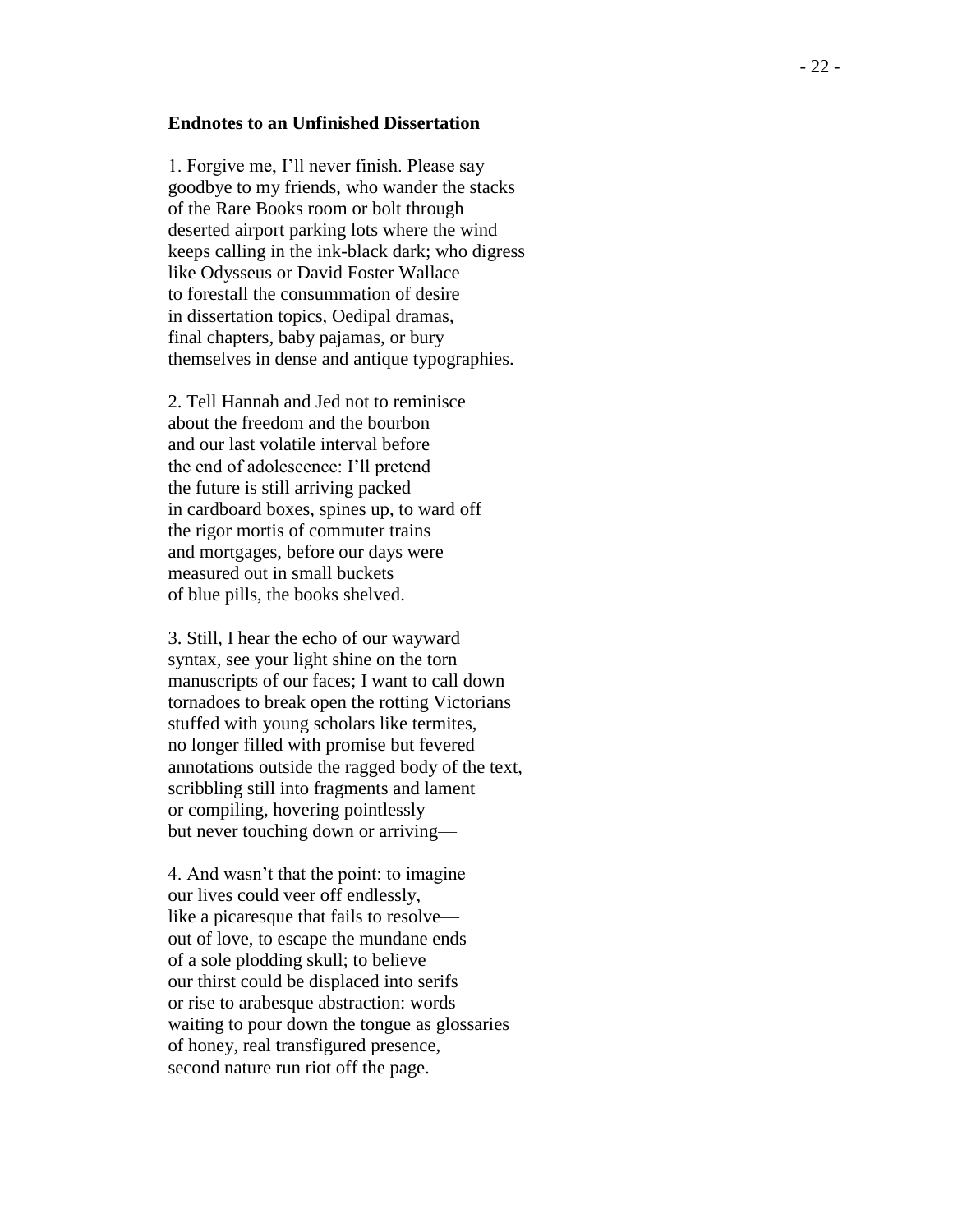#### **Do Abandoned Apple Trees Still Bear Edible Fruit?**

I walked around the city all spring trying to remember the farm where my father grew up. The last summer we visited. Block after block, coins spilling from my pockets, eyes closed, mouth open to the sky. I caught a fortune cookie on the tip of my tongue but couldn't swallow. Then a needle, like grandma's, threaded with yards of yellow string. When grandpa sharpened his axe, I tasted iron filings and walked north. All that was left of the farm was a bare orchard and the toolshed. And the animals, no longer penned but dazed, walking in circles near a dry creek bed. What did I know about beasts of burden, fight or flight? I put a diaper on the sow. The cow's eyes and milking stool made me blush. I tried to box the hens and wound up with a black eye, eggless. I gave the piglets to a feral housecat, hoping she would raise them to be boars. After the chicks tasted the thrill of flight but realized they couldn't soar, I held them in my arms and sang a lullaby. There is no way to un-geld a horse. What was lost in those creatures was lost to me. I tried to comb my hair in the reflection of grandpa's axe and painted the blade red. After I filled grandma's berry basket with plastic grapes, the memory of winter filled my pockets with dread.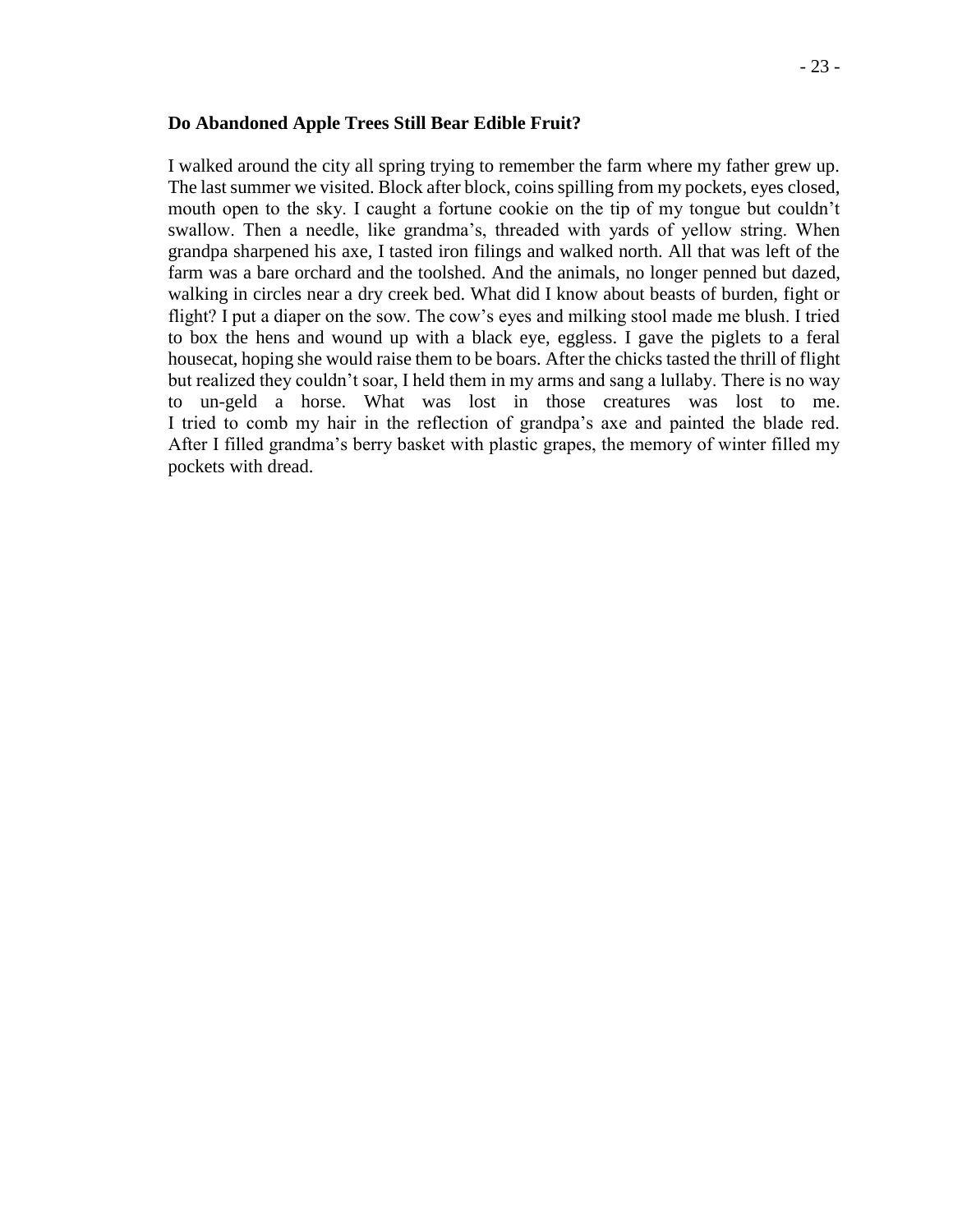#### **Hauntology**

I watched the first one hit on TV from a treadmill one block south, seconds after I'd lost my footing at the boom;

its echo in my belly (bass, yellow) filling up the seven second tape delay.

Watched my legs run toward solid ground past dead letters suspended in ash.

Then the replay: remote cries amplified through skittery stop -motion, falling out of and into the real.

Detached from its sense of skin, the eye pans up, but only so many stories can be framed this way.

My friend ran down the same block, then was deployed before he could blink.

All over Iraq the ground simmered, erupting like the downtown sky that day.

Between the two, he writes, death and death, a soldier stands, waits, tempts fate, sings "Rock the Casbah" to the sun.

Hauntology is no museum of the moving image but a field study of the phantom limb, fleshing out a history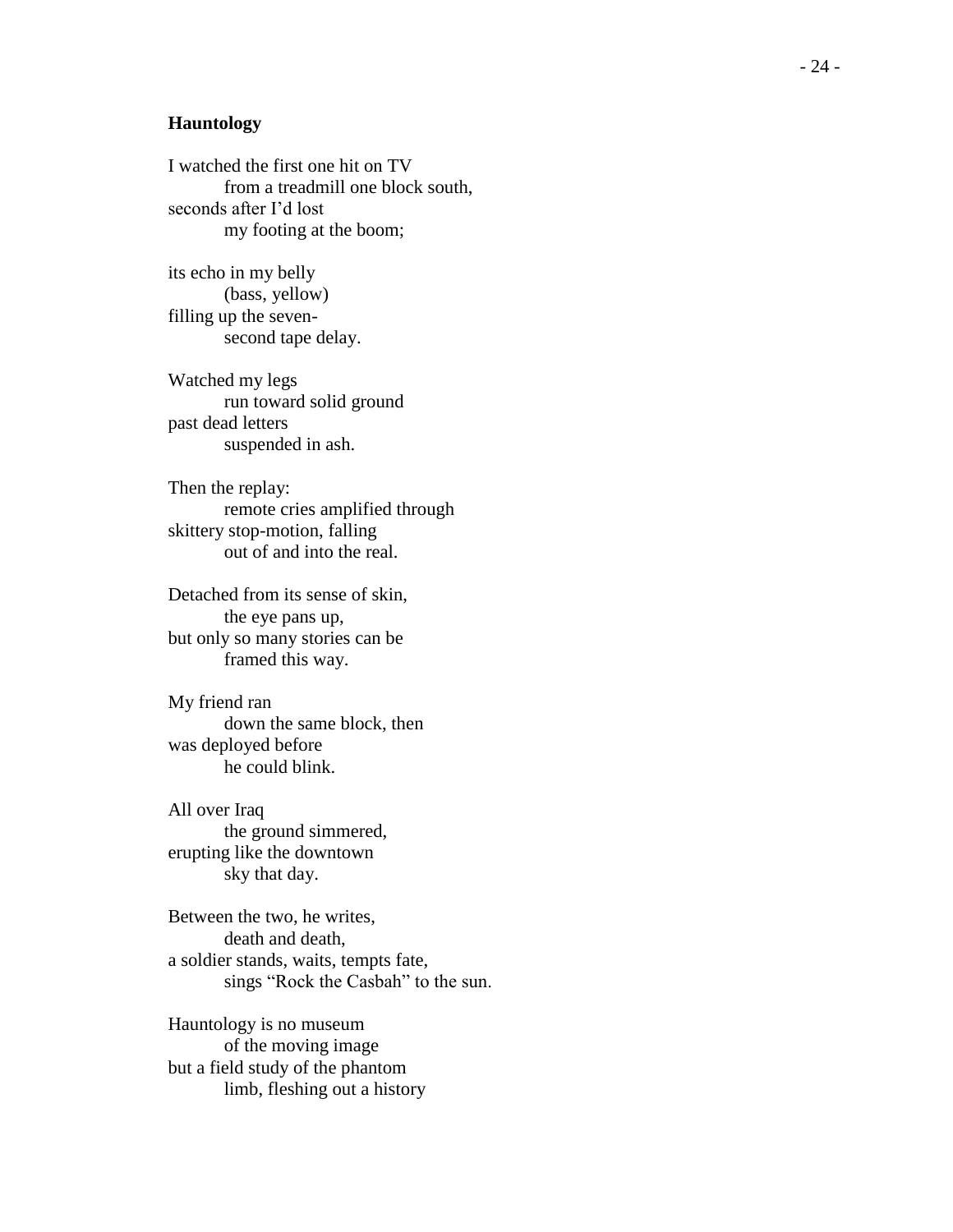that hangs from bodies in time. History is what hurts he says, even when what hurts can't be seen.

Like the unrecorded stories outside of our our embedded lens. Like the ghost of home.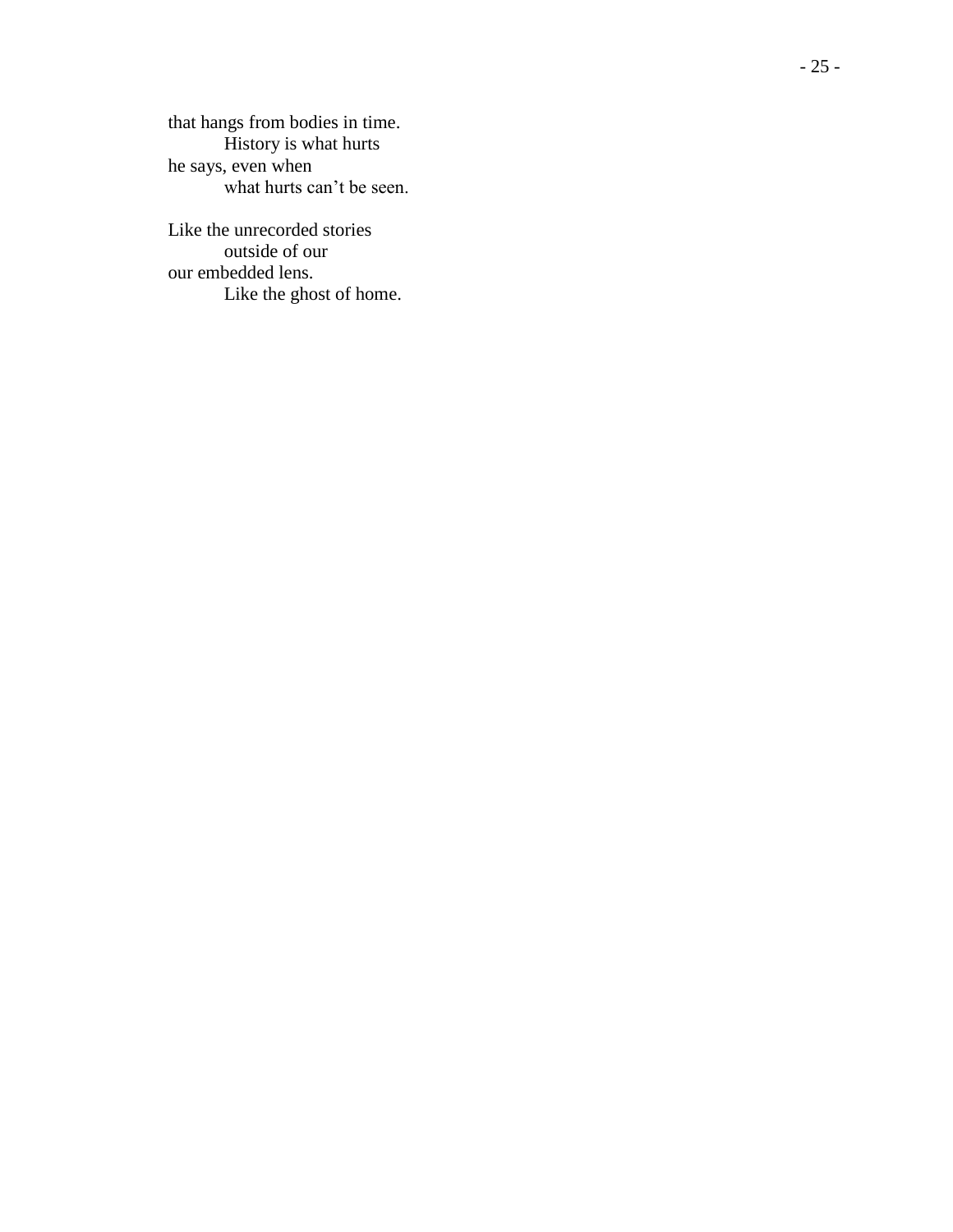### **Surveillance**

The fat man in front of me pivots and whispers something about Mo, the tall cook with pockmarks. I only catch the end.

*People like us line up every day for his curried lamb and saffron rice. But have you every heard him speak?*

He looks like me but with bloodshot eyes. All summer long I follow him as he follows Mo: over the bridge

to the Halal slaughterhouse at sunrise; ducking past the boss, who points at his watch; after the lunch mob thins, as Mo wanders

through flower stalls mouthing Wu Tang Clan; on weekends even, as we disappear among soccer mad crowds at the park.

Late one morning at the height of August, just in sight of the cart, Mo spins, brushes past the fat man, and puts his arm

around my neck. *What you seek is seeking you*, he says, as the taxis bleat like lambs at dawn.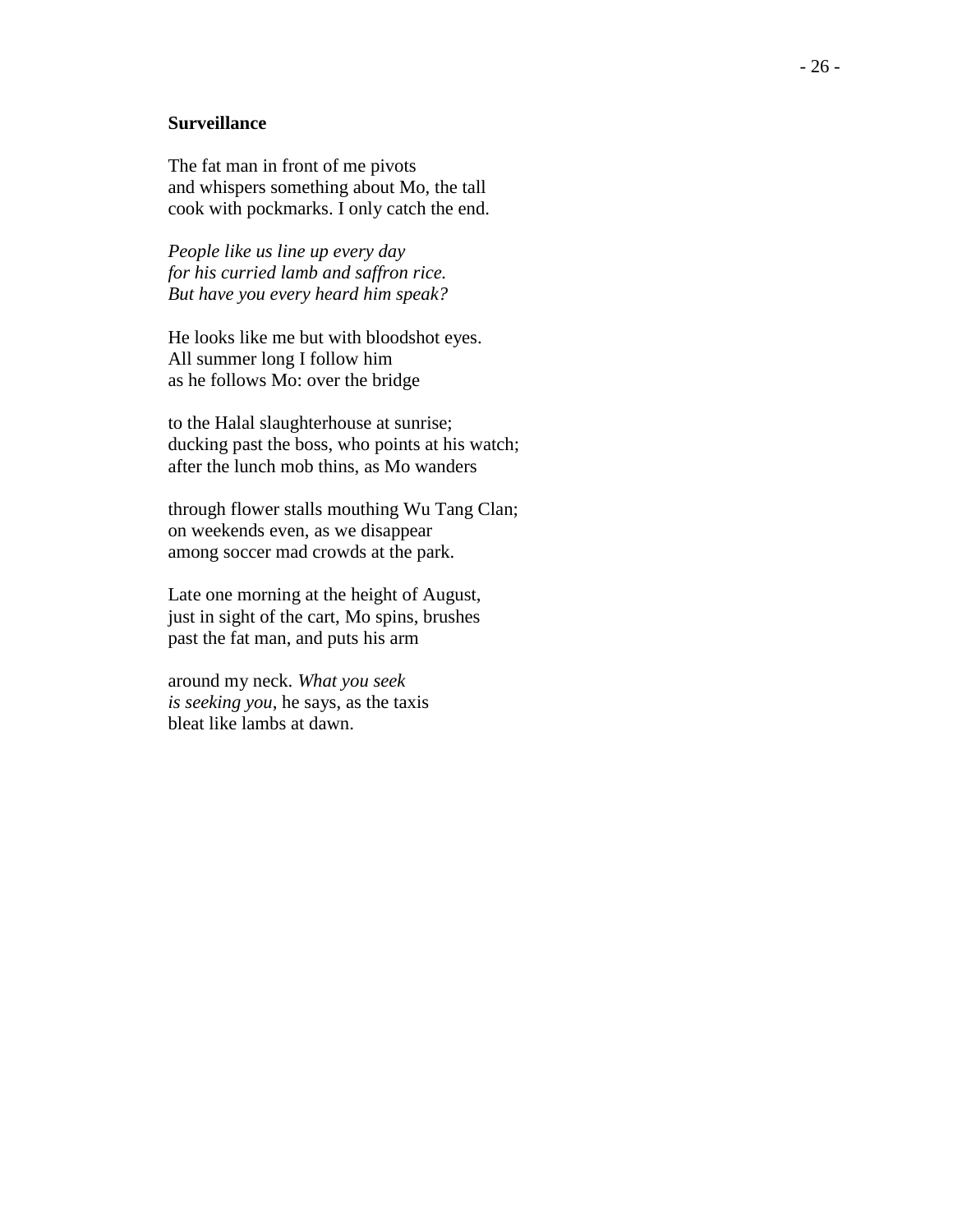#### **What You Have to Swallow**

Bright lights. Blood. Artificial milk and cherry -flavored snot.

Even if you gag, you have to open wide and say "ahhhh" for the man

with cold hands, then gut the splinters. Bite your tongue.

Choked down, pain and shame have a way of repeating.

Maybe you'll swallow the tale of Jonah and the whale;

I found it went down easier than the rib and the apple.

You'll inhale stale breath from birthday balloons and your reflection in a spoon.

Cheap cuts of beef threaded with gristle . Bits of tin foil in the baked potato.

Gulp: your fear of flight and strange fruit— durian, say, or quince.

Salt from her lips and inside of thighs. Taffeta, chintz,

and the rest of the scenery you chewed up in callow youth.

Tea stewed like pride. Insufficiently strong mints.

A handful of wind scattered soil, its mineral flecks

blown back into your teeth. Ashes of relief.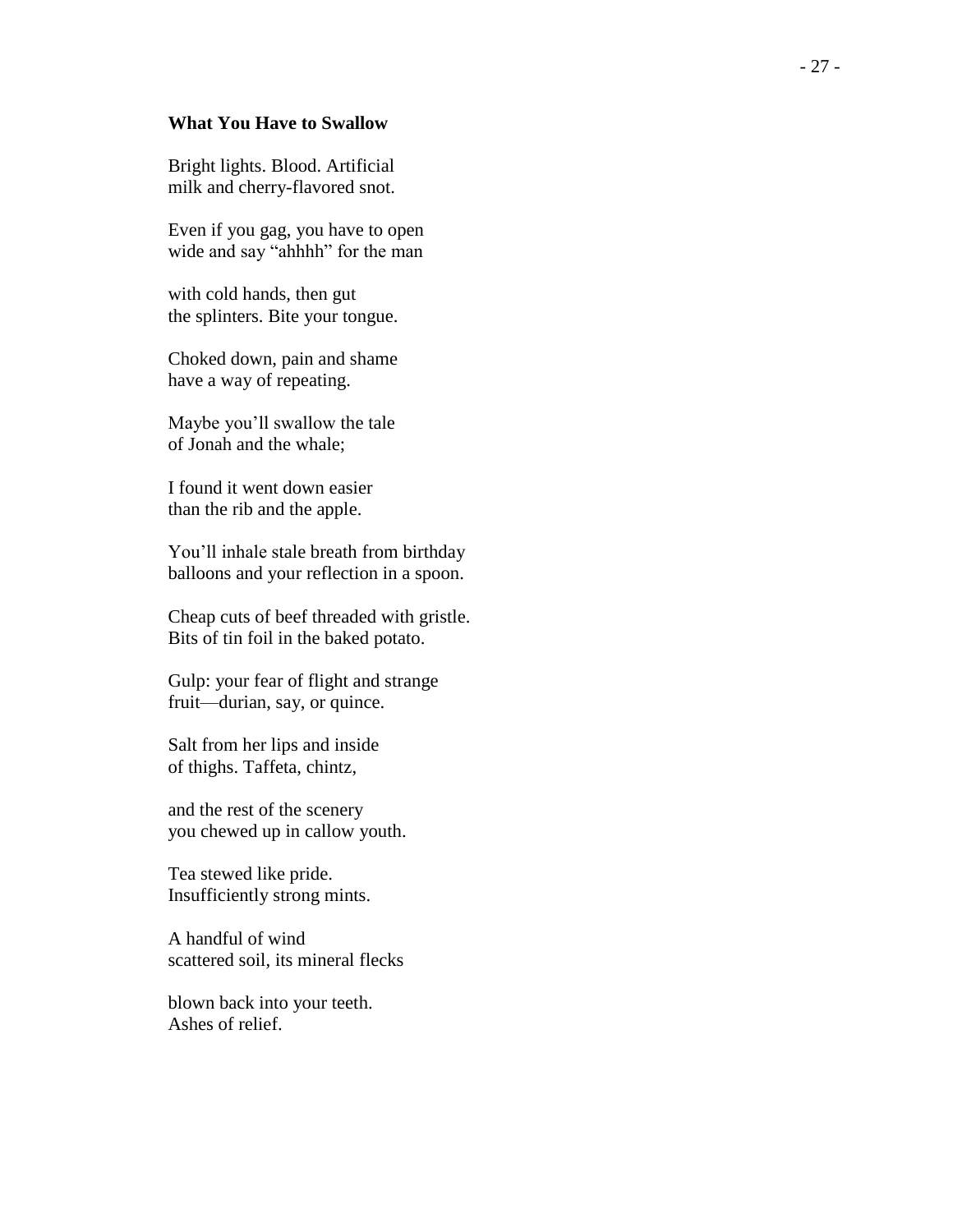The scent of mothballs toward someone else's debt

followed by flavors of regret. At day's end you'll swallow

all the evidence, even the evidence of absence.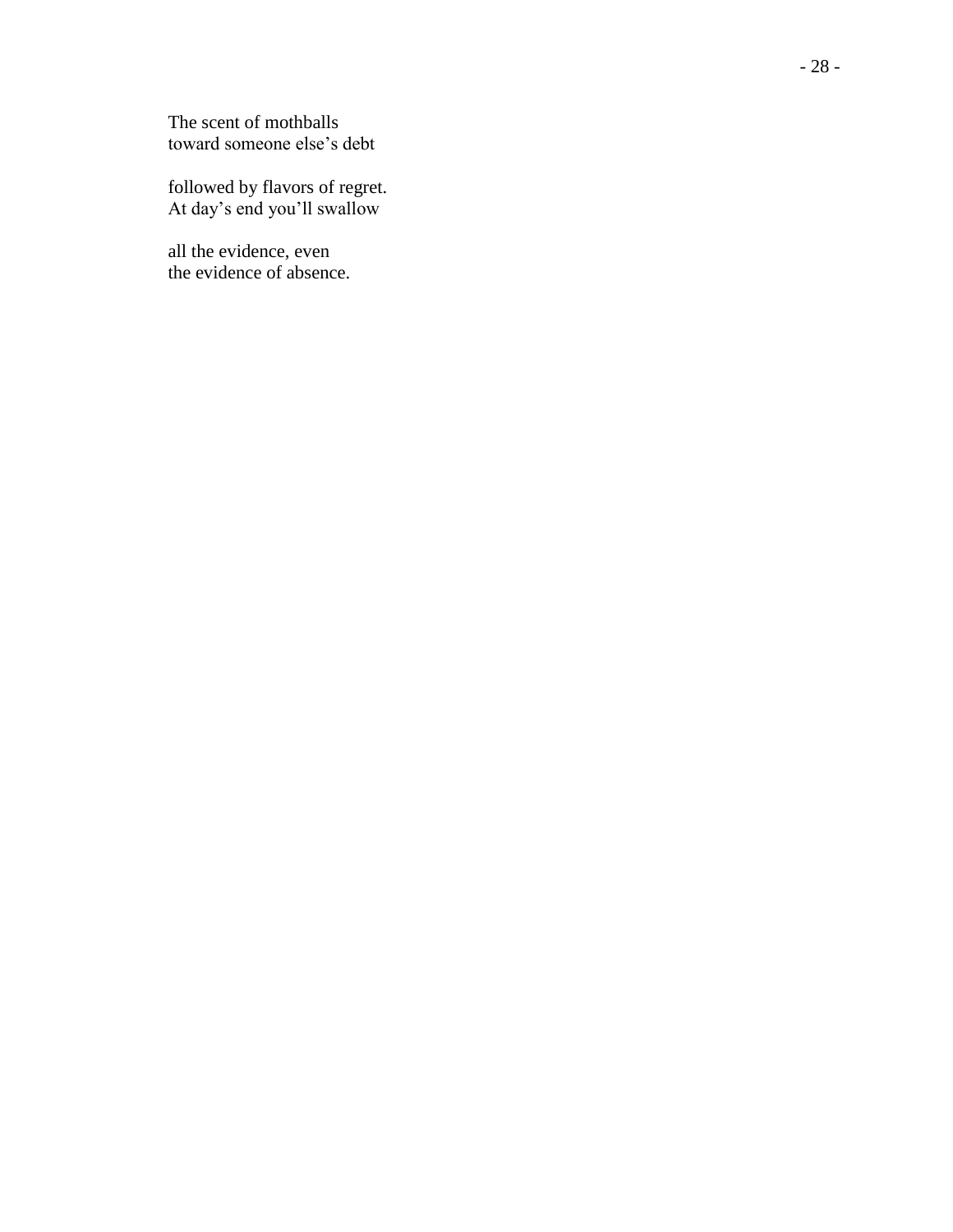#### **Aubade: Summer, Avenue B**

When you enter, longing, my little room, slip from your dress in the dark doorway, I see light like tiny petals fall: it's all jasmine, heat and disarray—

until the sound of my alarm interrupts the silence that lingers like smoke. On the escape, our charms begin to cloy and cling. Air hardly stirs.

Everything seems within arm's reach: regret, water whistling on the stovetop, half a pack of French cigarettes, even the tired line winding past the bus stop.

You come and go, but before you leave, take my jacket and your lighter. And the extra key.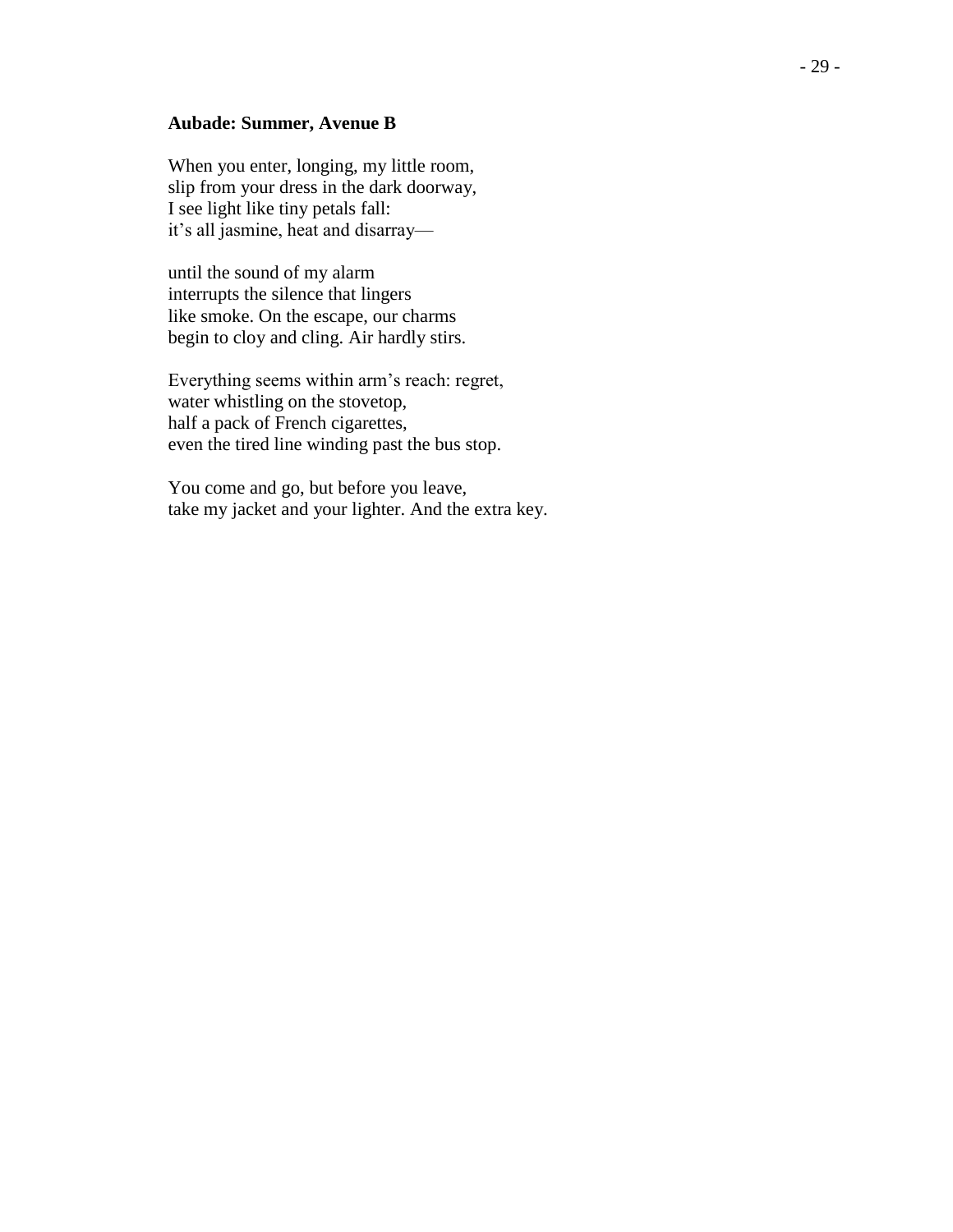#### **Our Lease Isn't Up Yet**

Since I've numbed the day with headlines, deadlines, a pint of General Tso's and one more Negro Modelo, it's clear again she's gone. Still, I miss our stormy all -night sulks, days of rage and roses. Tonight I'd rather feel grief, guilt, anything but the echo in this empty apartment. Until the dogs come at me with their terrible mouths: all they do is wail a symphony of thorns, such pitiful music I'd rather be mauled. Claw my way to the door one last time. Even hungry dogs despair of me now —a mouse stuck to the glue trap and forgotten. Spared. My love has split , maybe not for good. Either way I'm left to mop and pay the rent.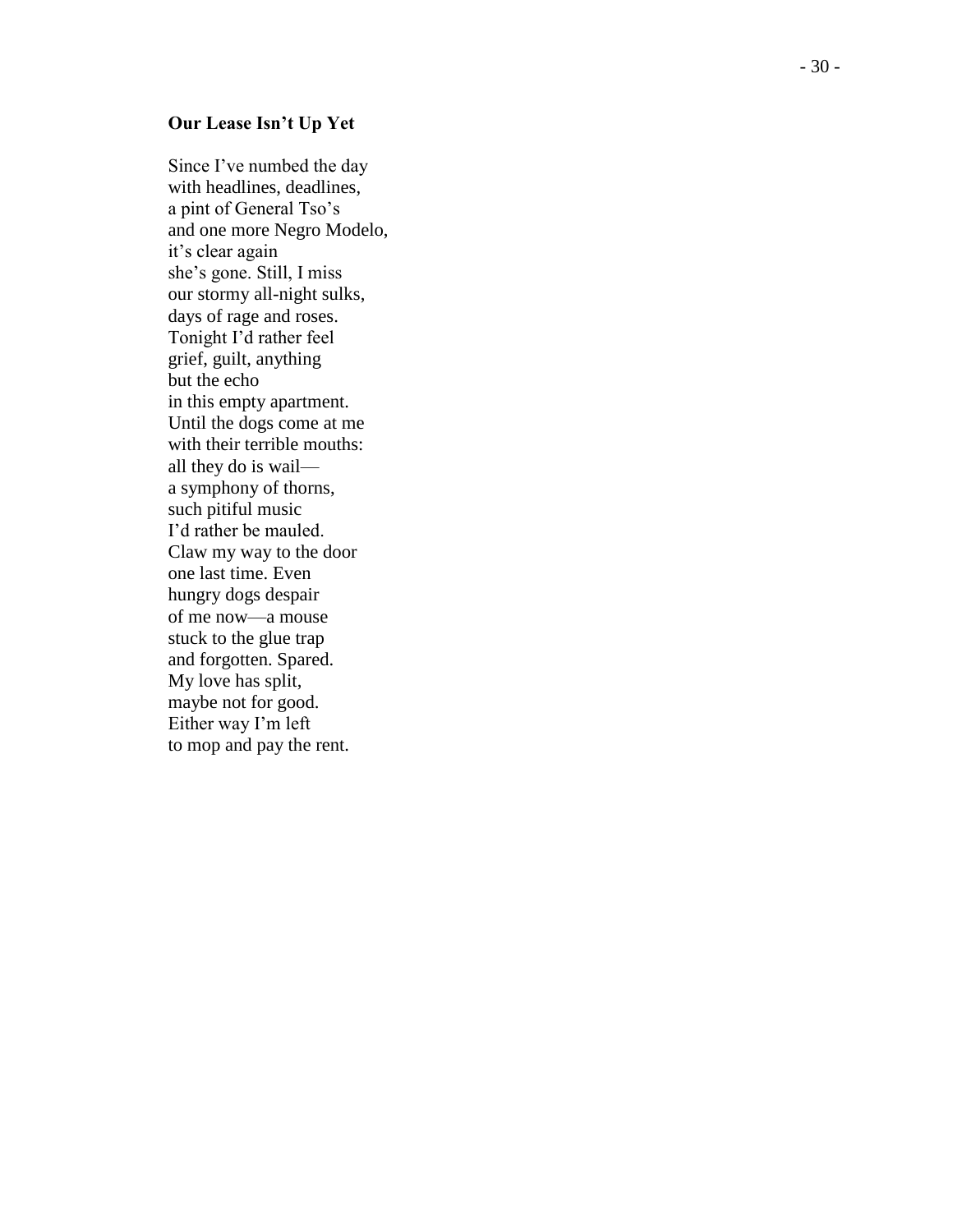# **February**

| He should go out to pick a wildflower | like when she first imagined him     |
|---------------------------------------|--------------------------------------|
| but he predicts deep shadows          | a wave swallowing a seagull          |
| a long snowy March                    | while the sky stares back            |
| her gunpowder eyes                    | (some things are dangerous in light) |
| have emptied                          | that hazy, stormy coast              |
| the place where they first lived      | is now scoured clear and bright      |
| forget sweet and reckless             | wind breathing salt through          |
| their jeans, their fears lost in      | the chambers of the heart            |
| the little pile in the grass          | let it all decompose                 |
| as days drift like clouds or smoke    | let him lie down in cold sand        |
| he still wants to find her            | turn to loam                         |
| among the dunes                       | a lilac in the center of his chest   |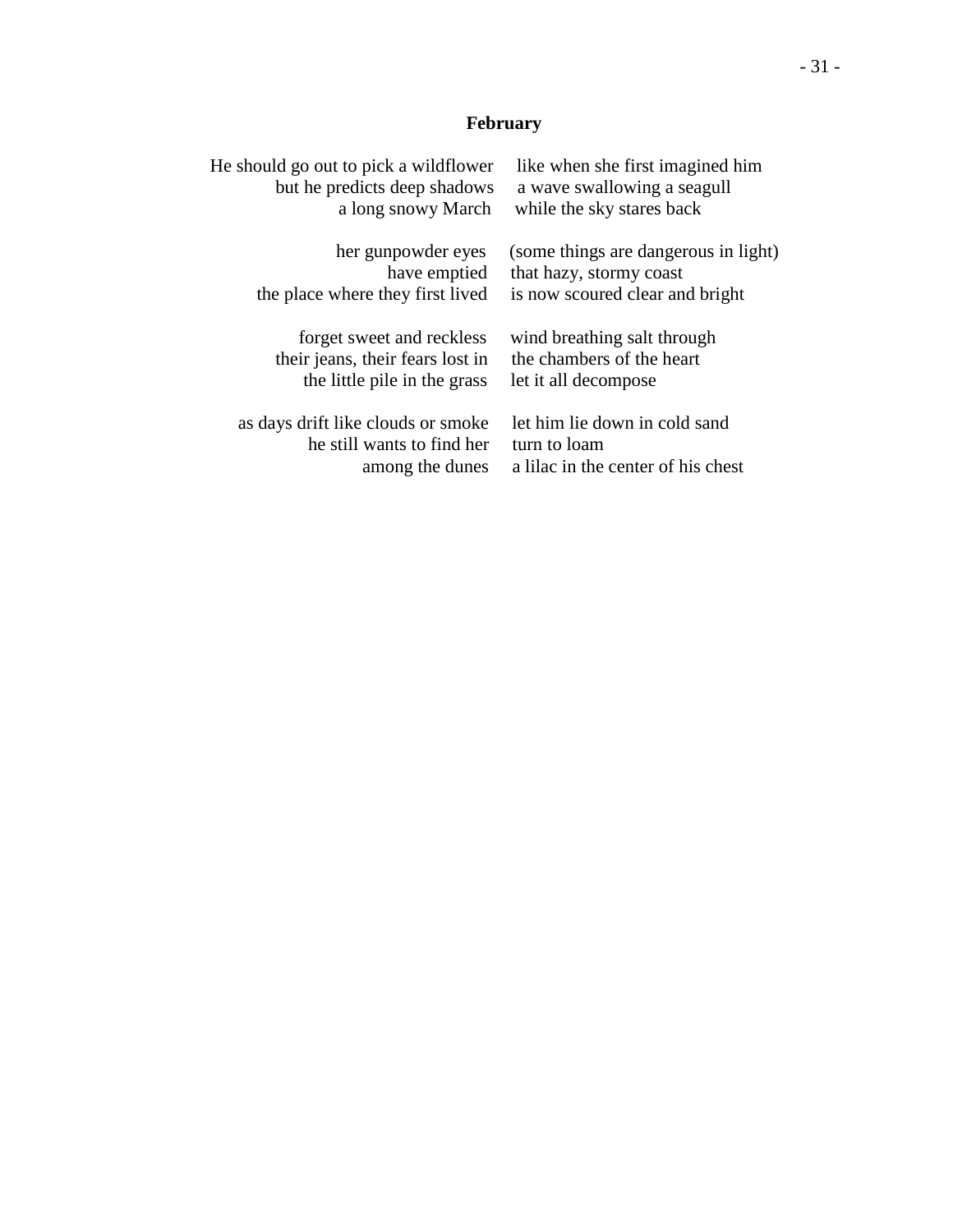### **Unlocks the Sky**

I came home and found a stone beside our door where we used to hide the key. It was broken and turned toward me, up toward the sky like an amulet to draw rain.

Now the water sounds almost spoken as it rills down the eaves onto the hard lawn. The echo of its falling music drowns the house , until the blue is open and pierced by early moonlight.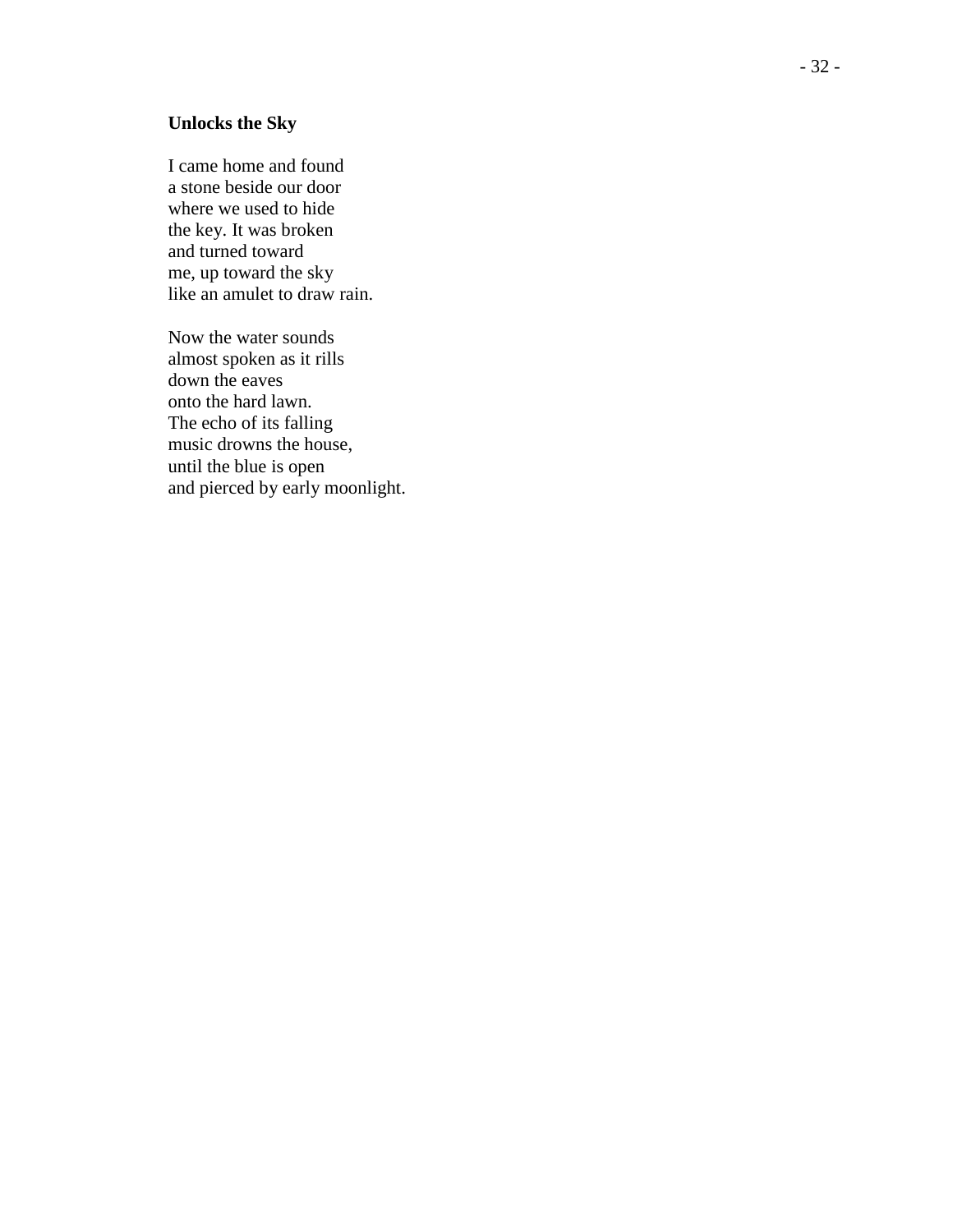#### **Class Cognition**

Day begins with affirmation of the good on the production line of happiness. Here in the Division of Auditory Satisfaction piped-in birdsong trebles the air; down the hall, in Olfactory,

nebulized bacon. Does any breathing creature still register unresolved minor chords, basso profondo, or live orchids through the walls? Rotting. Strange larvae I imagine; we're all

cogs on the line, where the senses are divided and negative thinking is firmly discouraged. I stare at the one-way mirror like a perp, like an idiot who insists a rhapsody of blue

butterflies will erupt at any moment on the other side. Maybe one of them will slip through a crack in the foundation, land on my lips or settle in my eyelashes. Then my nostrils

will catch a wisp of clove smoke like the lost years. Idling. Once girl whispered in my ear but I couldn't transcribe breathing with her nails on the back of my neck so

ultraviolet. Top floor: Office of Platonic Enjoyment. Getting off. No one here but me. Once a girl whispered in my ear who could step into the same river twice.

At dawn, Heraclitus wades into a basin of blue; dyed cloth and animal skins hang on a wall in the ancient marketplace. Like trapped fish, the hands of slaves swim inside the vessel.

Can the sun wipe away the gods, their blood? The philosopher's feet are stained the color of sky. On the production line of happiness the light is absolute as my hands move through the air like birds

building nests. Cages for the good. They want to hold a butterfly before following the orchids, wild as grief, behind the complex. Each morning a dram of sunshine pours into my eyes; at night,

I can make slot machines spit out any two fruits I please. I prefer cherries. Note: an earlier version of this memorandum appeared in a bin marked *reject* in the Division of Edutainment.

An earlier version of me disappeared in the Office of Sustainability. When I died, the people I knew were strangers, hovering in pale pink robes. The essence of equanimity.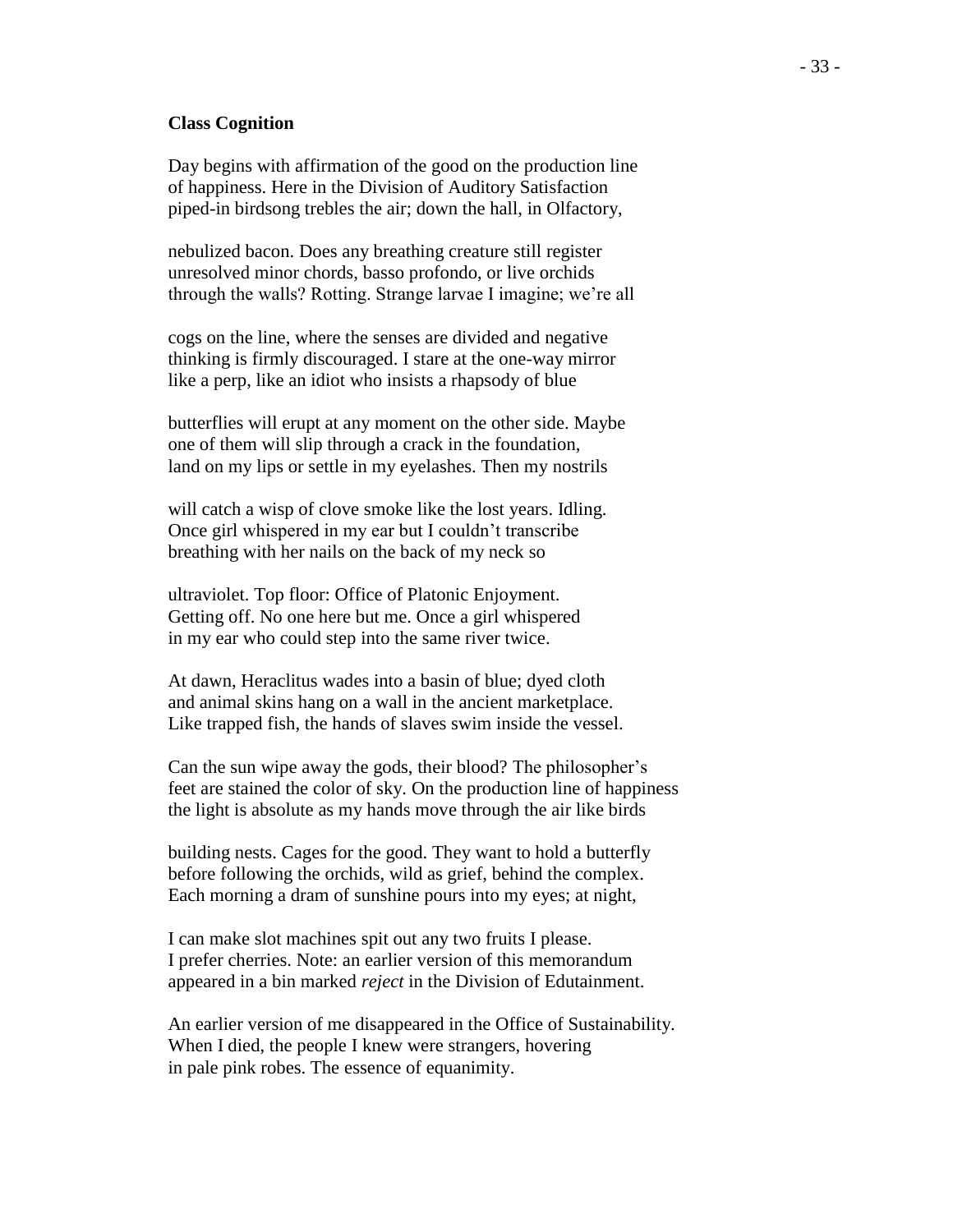When I died, his name was Michelino. I told him find our mother's house. Wait for her to return from the perfection of the afterlife. That way the ghosts of our house will be ours alone forever.

When I died, passing into bodiless geometry, the light in the complex turned off, meaning slant: kind of blue-black, radiant. The goods turned their faces to me: lonely toothbrushes,

smug envelopes, imperious stamps, umbrellas in their bleak glamour, horny keyboards eager for touch, limp jingles, haughty soupspoons, shoes with hardened souls, socks desperate to escape entanglement.

On the line, everything went blank and production stopped. The body is permanently dyed in this life. It's true: you can't slip into the same river twice. But the third time, I can't help wondering.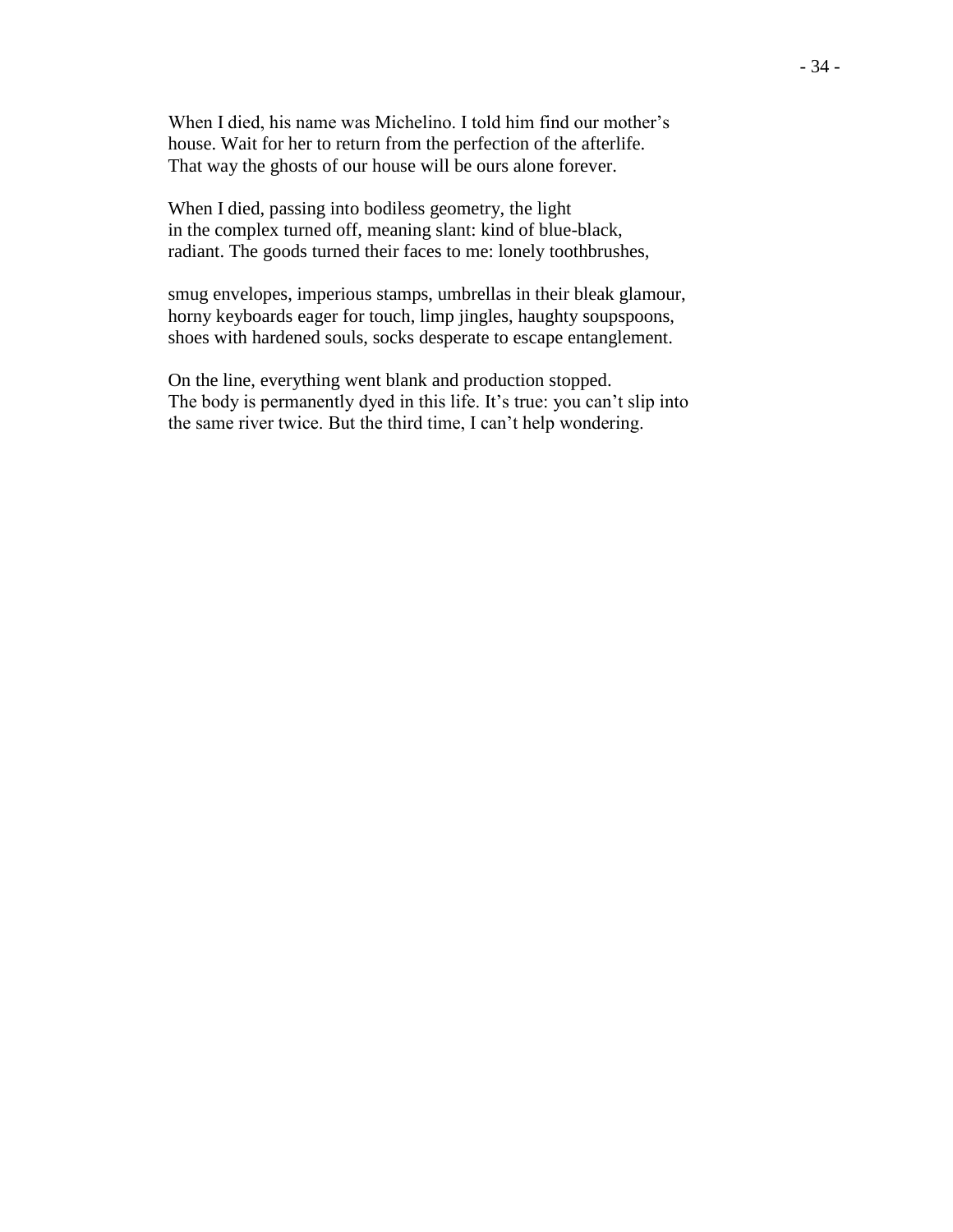#### **Self-Portrait as Memorex**

no one wants to hear me pause anymore before droning on about getting old junk consigned to landfills has a way of coming back when I despised Top 40 spinning my wheels and metal began to settle on the heads with early rap and dancehall dust that cotton swabs remove those small square plastic tabs prevent accidental over dubbing bits of tape on empty spaces to re claim punk was finally dead endings are temporal so beginning with new wave pop got angular at last we become reliquary objects of reference or reverence for a golden past that having never occurred cannot be erased are the days when music mattered as my identity politics was the difference between saying *I wuz here* and asking *who are you* in the absence of class consciousness makes me nostalgic for what's in store now do you remember when this technology was not quaint but conjured up a world keeps screeching to stop announcing its arrival like old-time locomotive wheels convey the precious ore of authenticity as if obsolescence isn't built in to a crisis of currency we try to cure by sincere performance of authority instead of ghosting around this hole (originality) faux real no one believes in origins but sometimes I miss the future in you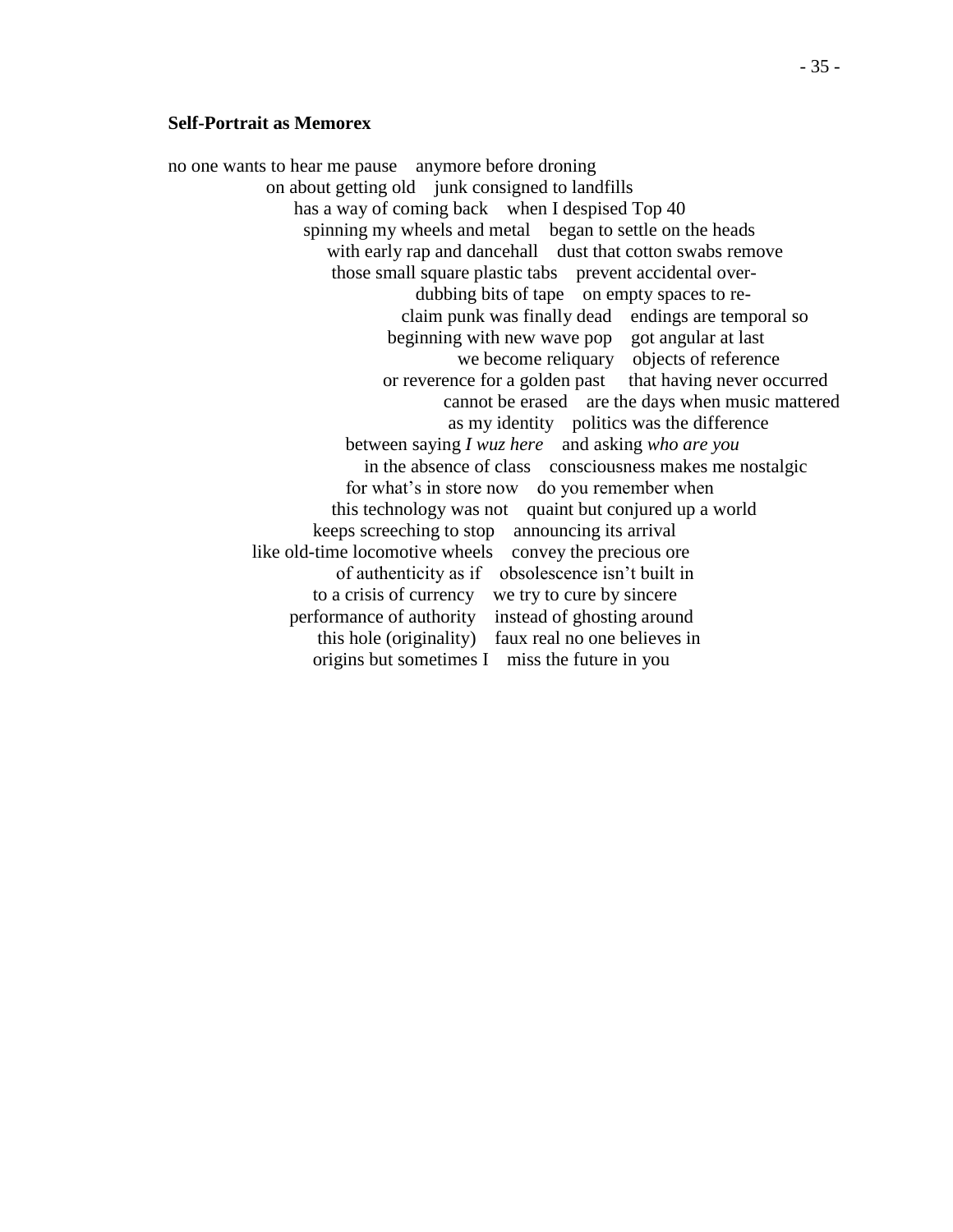#### **Sensible Shoes**

Wait, why am I wearing my mother's espadrilles and not my father's brogues? I'm stuck in the produce aisle because one of the swivel wheels won't get in line, and mom's breezy jute -and -canvas wedges are like, *Hello, stranger!* from the checkered tiles. I push and pull and try to straighten out that stubbornly bent wheel toward the butcher shop. Espadrilles are unisex, I explain to the man in the white coat—macho even. Brassy, like a speedo on a matador. Scratch that. What's the point of all those spirals and ringlets that decorate our wingtips? They're useless; the holes don't breathe. My old man's shoes are stifling on summer days. Just give me a pound of chopmeat, please.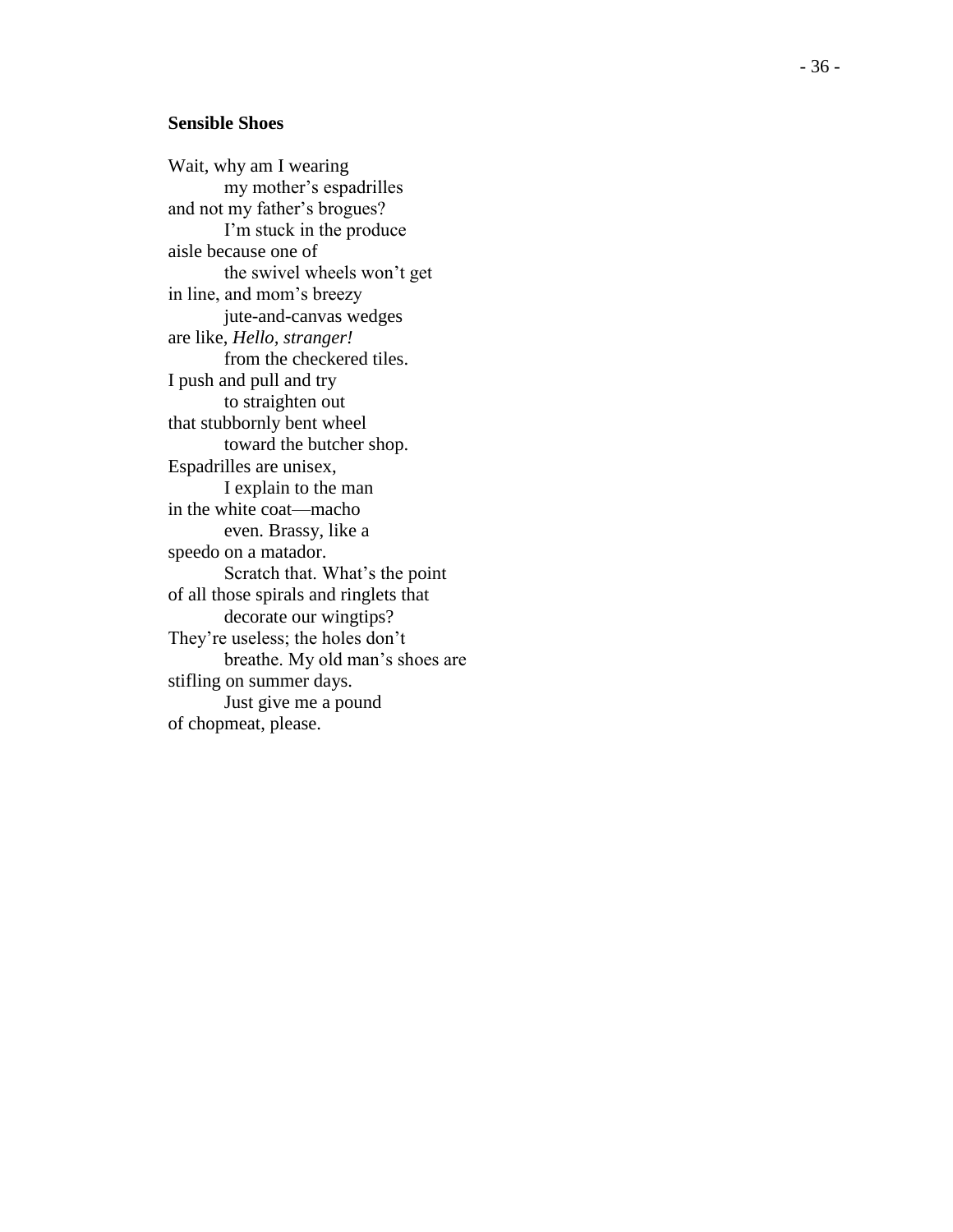#### **Hours Poetica**

What flutters in my skull? I should know better than try to measure your faint steps in my ear.

I might as well count how many seraphs can dance across a page or squeeze through the eye of a needle.

Little buzzer, are you bound here with your bookish chatter? Has no one clipped your wings?

Silence. Stop idling in my ear. I only have an hour to eat, and the air already thrums with prattle.

Wait: the days are consumed with bitter purpose, numb violence. Beauty is useless . As petals to a hummingbird.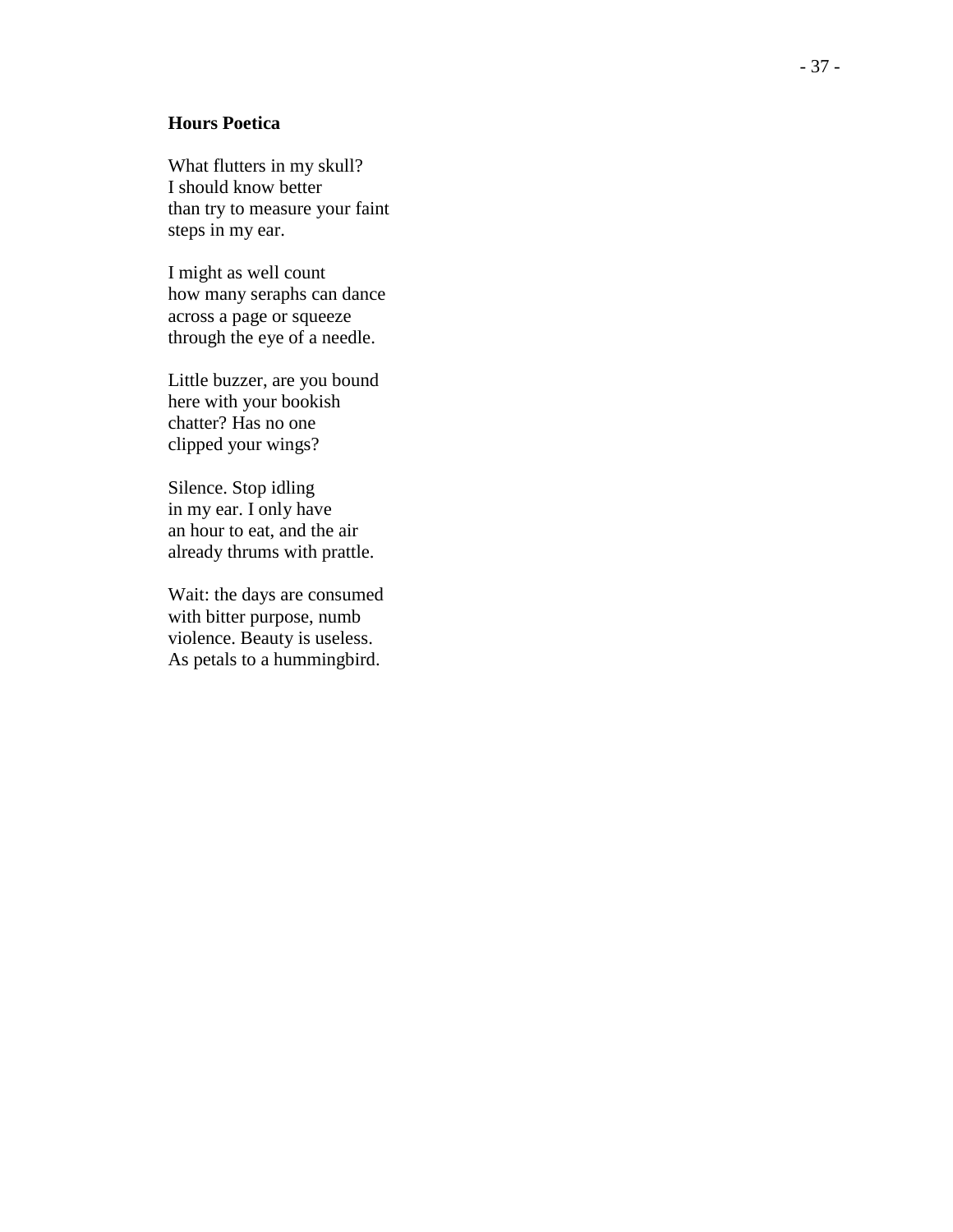#### **Instructions for Morning**

Once you dreamed a house full of pretty birds but feared they couldn't sing. Now, arranging them on the couch

with the wind instruments helps kill the hours after supper. All you know is on display. Lights low, audience of one.

But mornings are harder, seeing yourself in an objective light. Busy the hands: wash windows, empty

all rooms, mow the lawn. Back inside, occupy your self by coming apart: left foot first, then the other.

Each leg below the knee, each hamstring at the hip. Unscrewed, genitalia are little to speak of.

It'll dawn on you too late: the hands and heart can't be detached. So half-undone, stare up at the door. Naturally

you forgot to wind the wooden clock; the time is never right. But if by chance you breathe into the mouth of the dusty

tuba next to you, it will sound like the first sunrise over the earth. Then out your bay window, after years in the dark underground,

thousands of cicadas will rain upward through the grass in green and silver gusts, drowning jet engines in their thunder.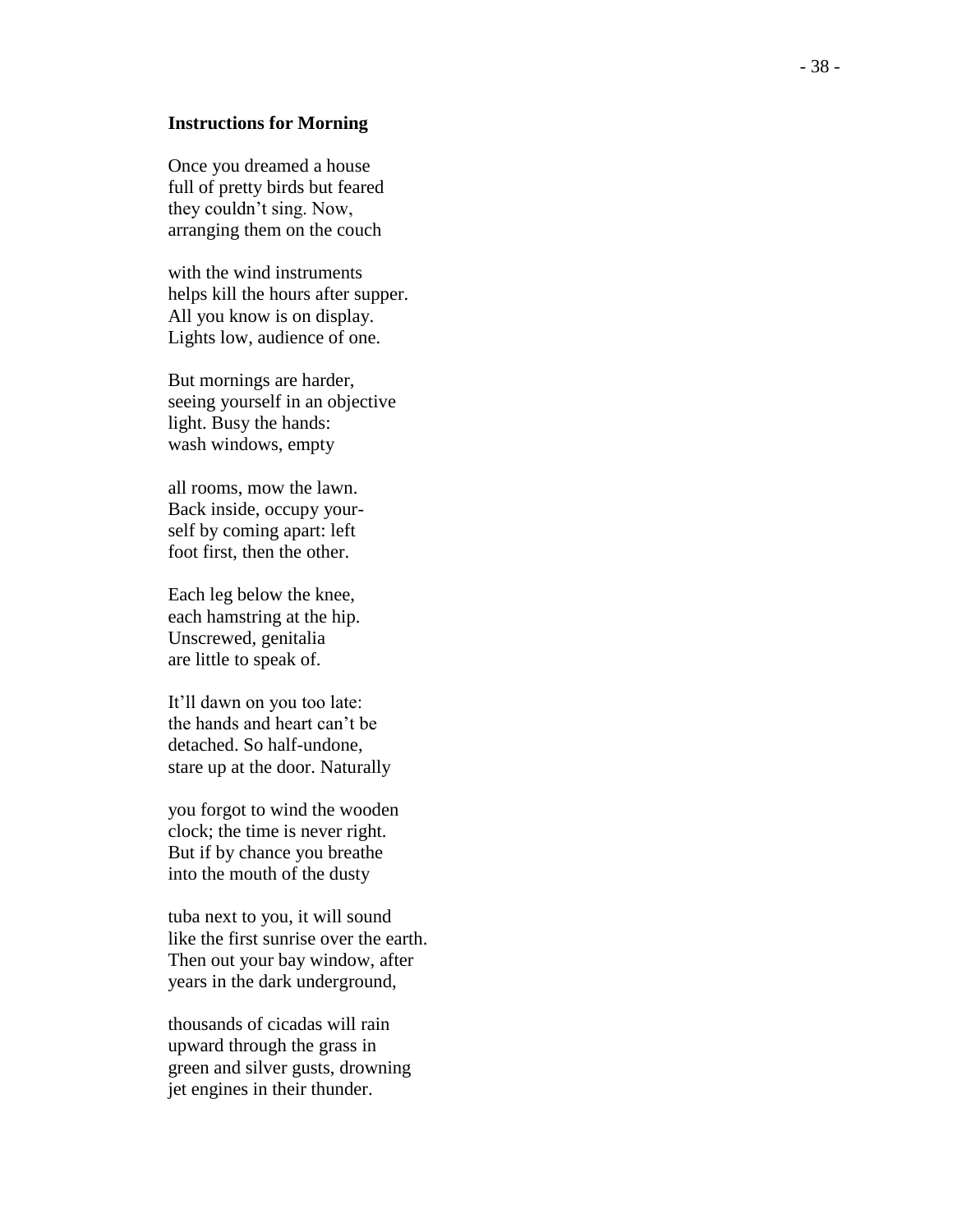#### **Come Fall the Embers Bloom**

In the window of the morning train my father sits next to me wearing a smart, tightly knotted tie —flash of yellow against his grey tweed. He hums a song by Edith Piaf.

On the evening ride home he's gone again, sun sinking in his place until the train is under water. At night, my teeth grind in sleep to remove the embers from my mouth,

his voice from my throat. I want to hear the sound once more. Soon it will be his birthday, then the day he passed. Gone from the frayed couch and kitchen. The chair remains folded in the garage

where he loved to sit and smoke, watching for Indian summer or twilight in a possum's eyes. Leaning in to hear if a ball thumped by a distant bat would end with a big bang on the siding.

I stand there now as the trees turn spare, waiting for the mice in the yard to turn so hungry they eat the cats he called cruel, for the Black -Eyed Susans to bloom early, in a blaze underground.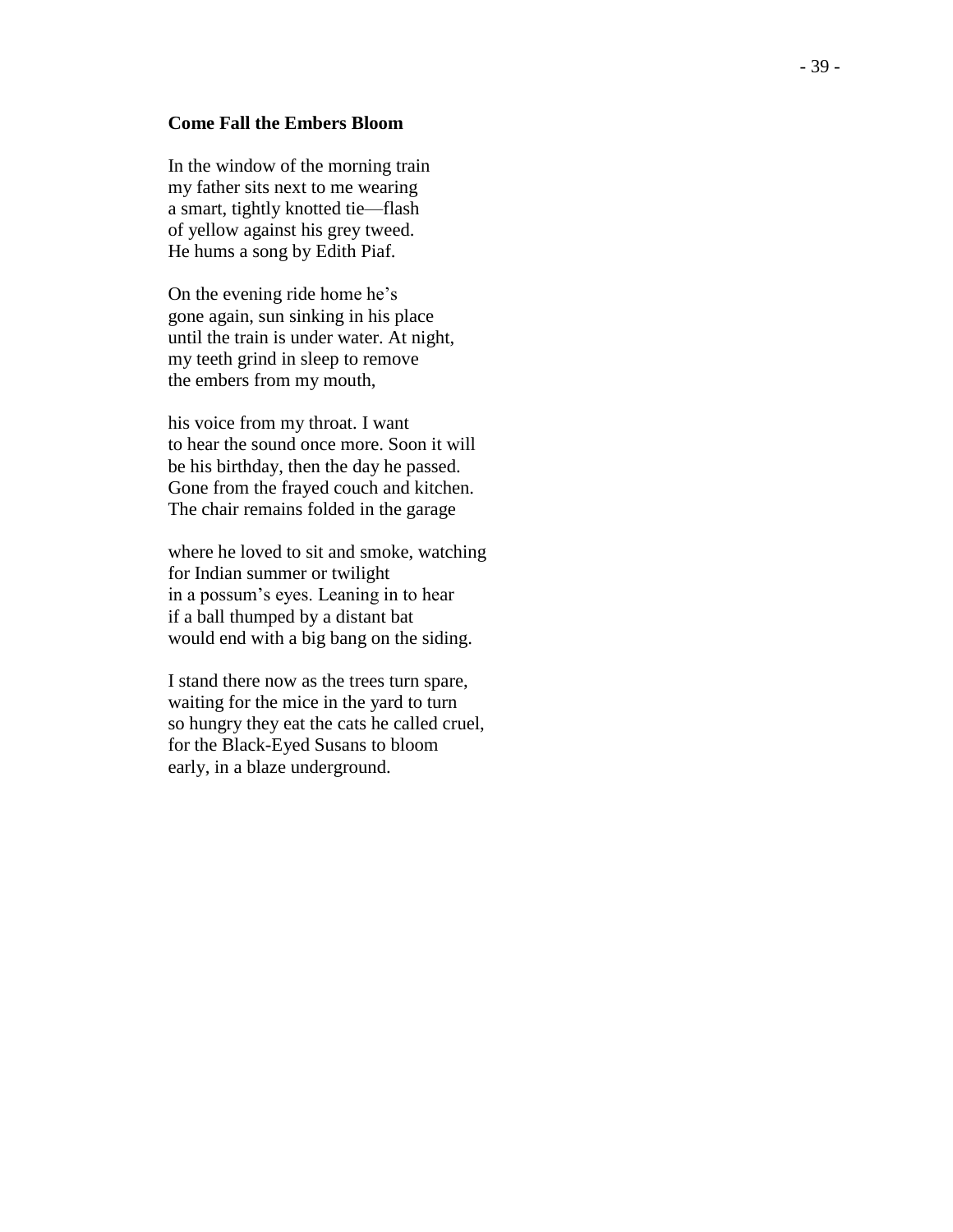#### **The Small Pyre You Lit**

*"Worlds are altered rather than destroyed" —Democritus*

Down a nearly forgotten path steep into the gully behind what was the farm where you grew up maybe a n acre or two of stony ground who knows how many years of hunger inside rings of trees and layers of leaves rotting into vapor underfoot you made a small pyre in the mulch warm to the touch showed the way like a pilot light the size of an open palm what if the hillside was enveloped in blue flame all around us like the entire world was an altar the saints ask *why not be changed utterly into fire* I'm not ready to let go you told me on the farm life and death go hand in hand everyone sees them walking but grandpa never spoke of his brother burned crushed under that truck so young we talked Greek philosophy and haiku if words are altered rather than destroyed is silence altered too once we walked the creek father and son hand in hand sliding over shale silver fish appear suspended in ice now who knows how long before I see you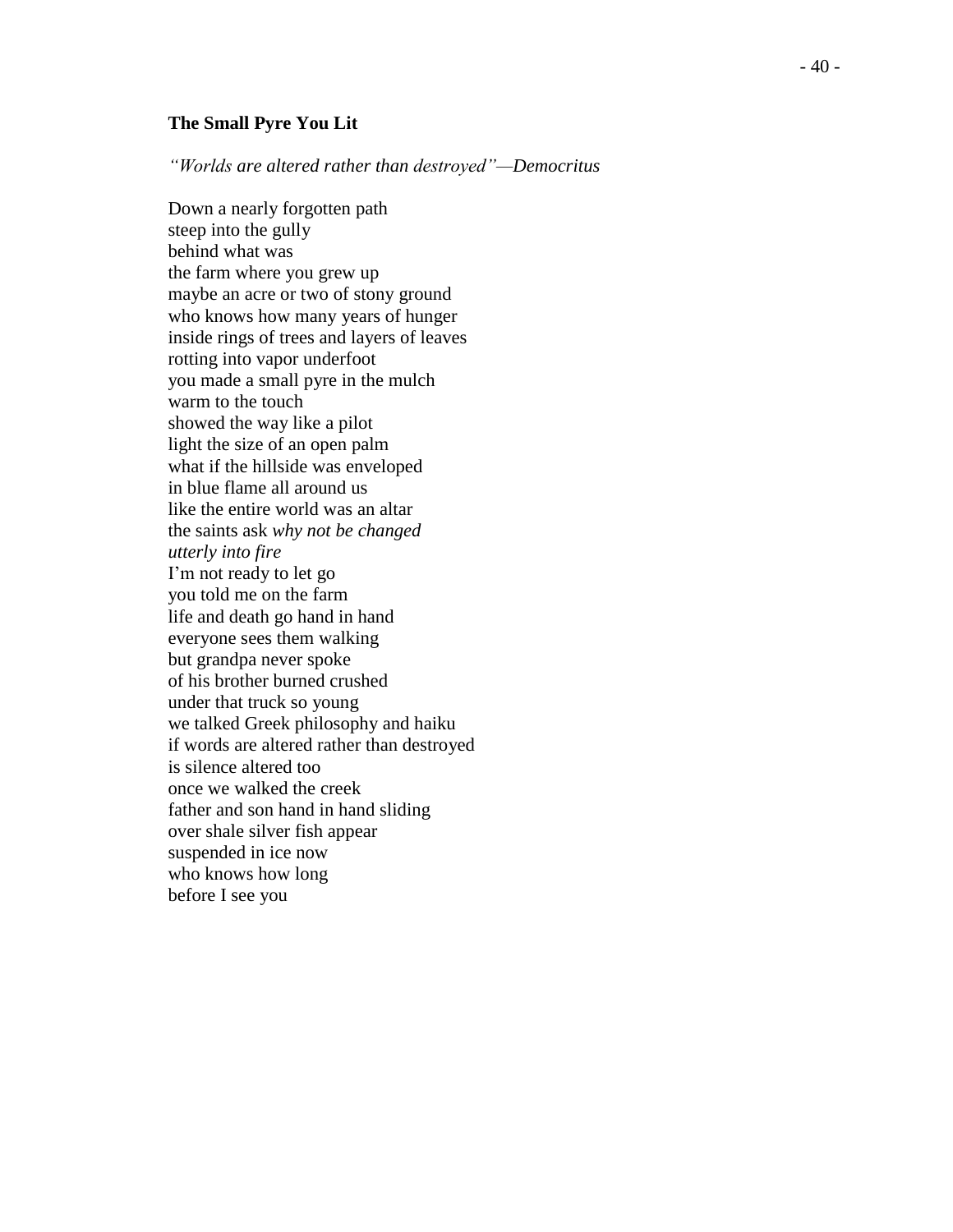#### **Some Dented Wheel**

I.

Nobody has ever drawn a circle. Thousands of years and nothing but spheroids and a vanishing point.

Because a circle must be perfect. Everything else is just some bent or dented wheel. Still, no one doubts they're real.

This isn't an oblique proof of god's existence but a digression on the restless heliotropes our words are, and our hearts, turning toward

a kind of warmth or light that never arrives wholly and complete, when so much else does. Like Italian buses, which carry us down

Roman and Etruscan roads skirting the edge of death. The planet holds, more or less. But who stops to celebrate these weathered rings—

the ones that manage, in various states of circular pretense, to make their way down ancient streets and orbit, wobbling, the sun?

#### II.

This is a digression, too, on the absurd beauty of our mouths, always open in the face of something else—the brush

of a moment infinite in its power of flight. Why can't your face be more than a silhouette turning away, apostrophe?

Let's sing our sweet, lost exorbitance those afternoons alone among the ruins at Fiesole with the wild artichokes

drowsing in the sun and flowering into seed, when I could feel you as if moving in this very room.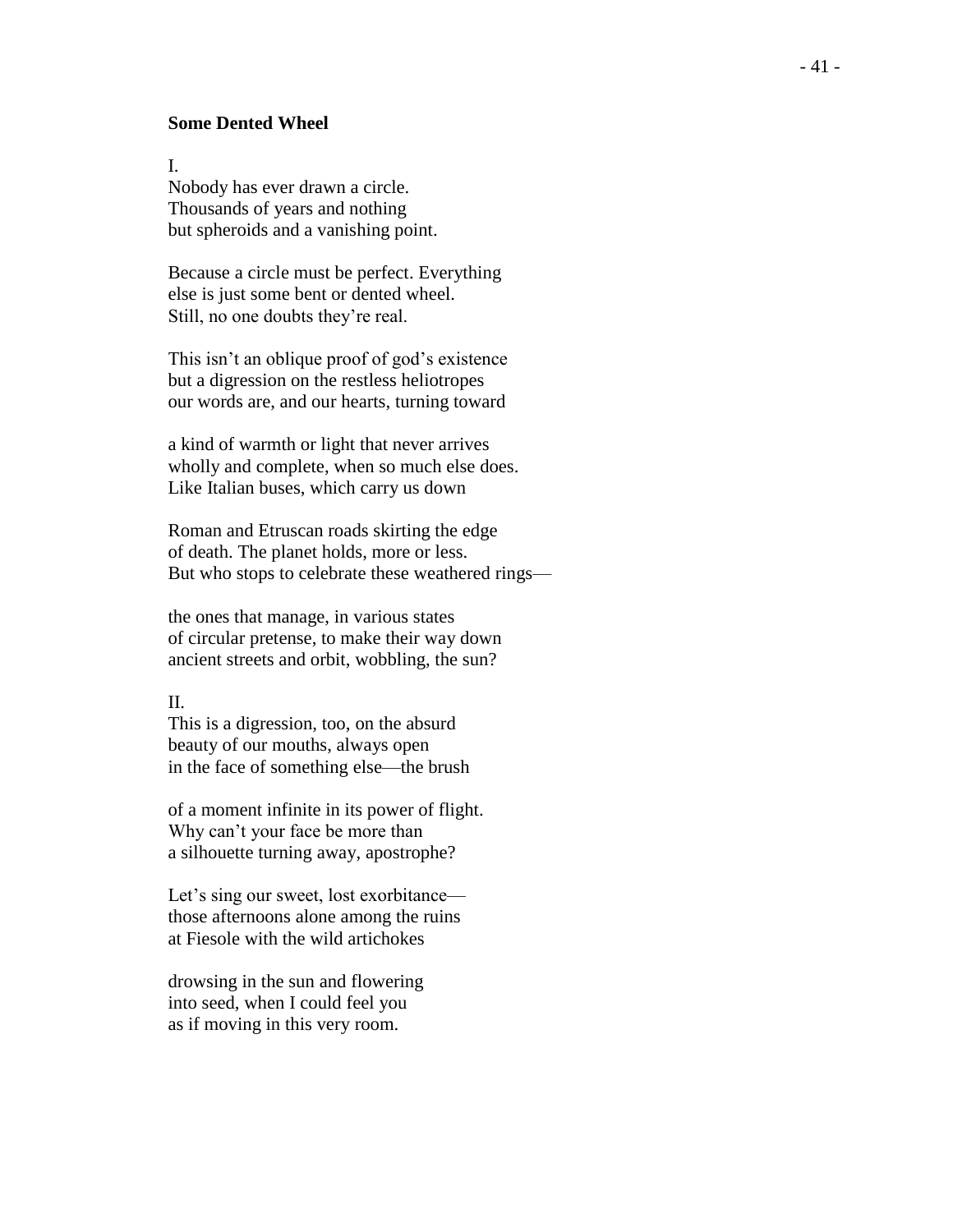As if getting somewhere were more than chasing after fullness, scattered among the seed of wild artichokes.

#### III.

Then whether or not there is a circle (for example, one that a drunk and lonely spider accidentally spun —

for all we know there are millions of them) and long after the sun has slipped out the door that first opened among the ruins

and the lovers have crawled through smaller holes vanishing in the distance, we'll know that something spilled over:

a surplus reeling in the open field before the sky, because that unforeseen extra, turning for its time, was us.